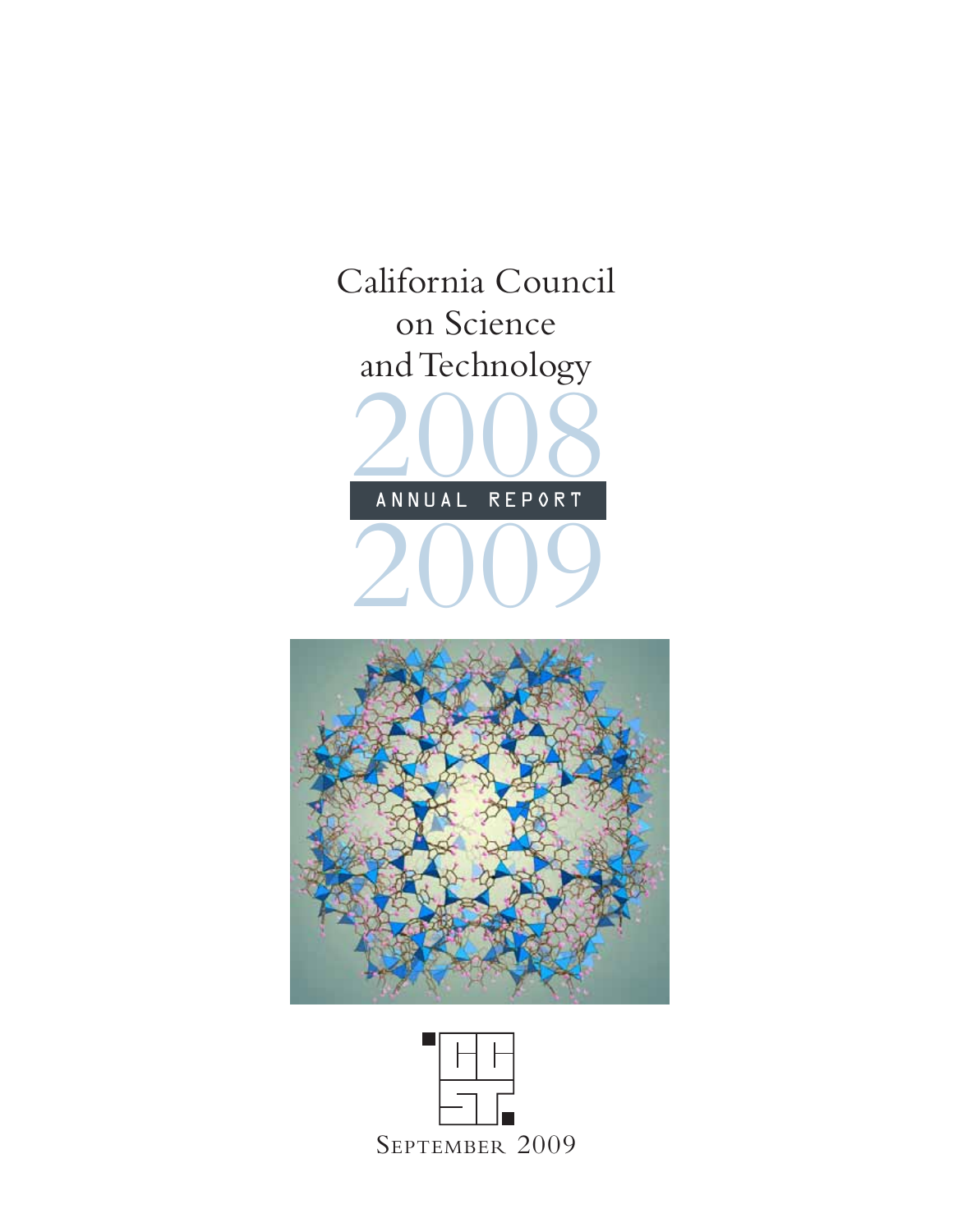# New Efficiencies

The past year has been challenging for California. The state's record budget deficits forced it to slash many important programs. Our hopes for addressing California's serious problems with its physical, social, and economic infrastructure- science and math education, healthcare, water and energy supplyhave been deferred. Science and technology are at the core of California's economic strength, and the state must use them to remedy the growing shortcomings in our infrastructure.

If we could have gone ahead, we would have discovered how fragmented our planning is. During the past year, the California Council on Science and Technology (CCST) focused on integration of planning as a way of creating future efficiencies. The first step was to develop better understanding of the present situation. We found some novel linkages between what appear to be separate systems. For example, California's water and energy uses are tightly linked; many people do not realize that power generation consumes as much freshwater as agricultural irrigation. They will both be affected by climate change, and our strategy for coping with climate change will have to take this linkage into account. Similarly, integration of the recent advances in healthcare information technology with personalized medicine promises significant savings through error reduction and more efficient procedures. But best of all, it makes for better healthcare.

In such times, it seems counterintuitive to try to go beyond the status quo to an ambitious vision for the future, but that is what we must do. We must start by doing more with less. The key to doing more with less is to coordinate our resources in a systematic, rather than fragmented, approach. CCST is ready and able to advise California policymakers as they navigate these troubled times: it is our mandate to forge connections, to make the best science and technology expertise available to state leaders, to get the right information to the right people at the right time. There are no easy fixes for California's economic woes, but if we combine knowledge and expertise with political leadership, California will continue to be the Golden State.

Fail SPL Choks of Lernel Min John

Karl S. Pister *Board Chair*



Charles F. Kennel *Council Chair*



Miriam E. John *Council Vice-chair*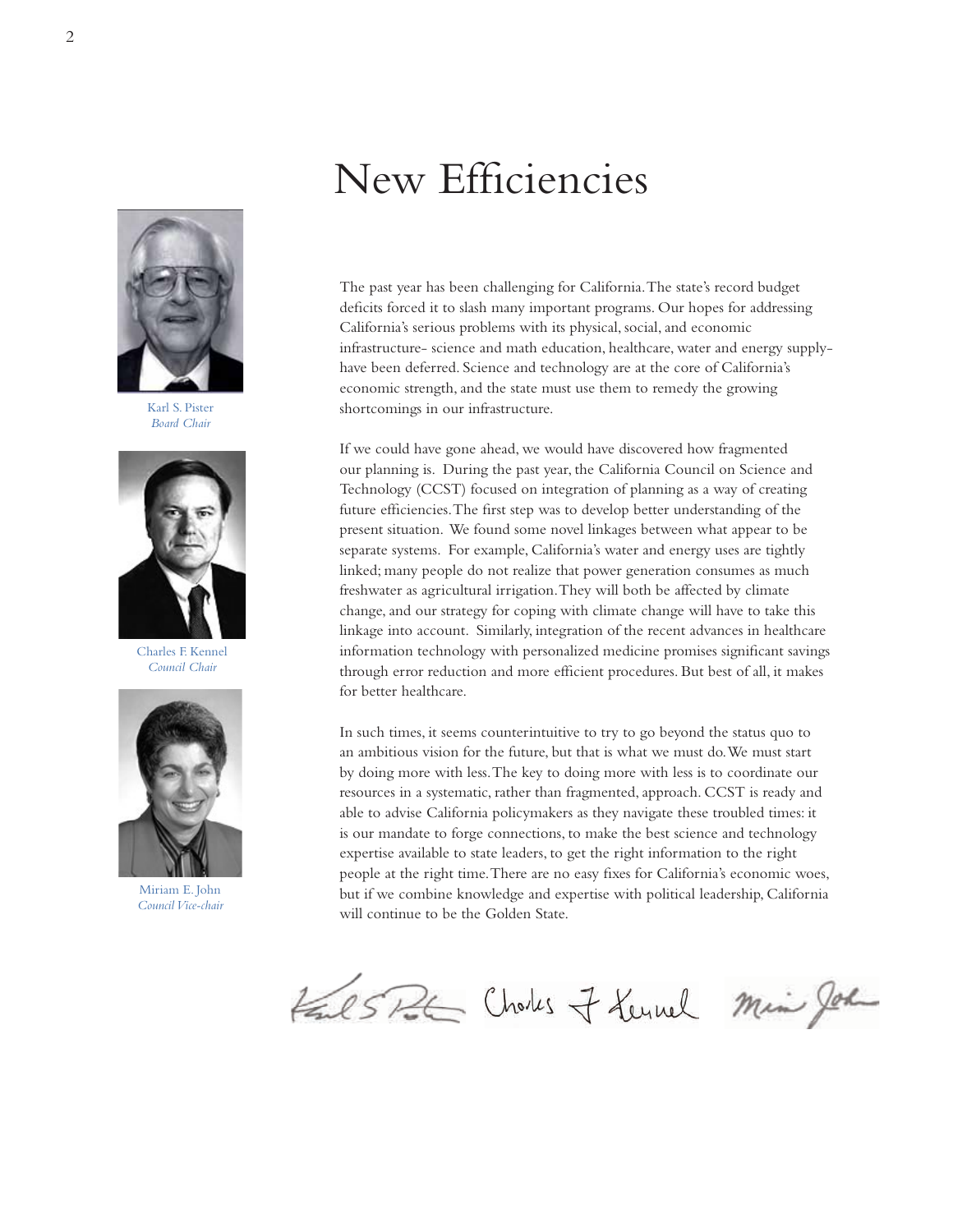# About CCST

CCST is a nonpartisan, impartial, not-forprofit 501(c)(3) corporation established via Assembly Concurrent Resolution (ACR 162) in 1988 by a unanimous vote of the California Legislature. It is designed to offer expert advice to the state government and to recommend solutions to science and technology-related public policy issues. CCST is modeled in part on the National Research Council, and has developed a close working relationship with the National Academies. More than half of CCST's members and fellows are members of the National Academies, and several are Nobel Laureates.

Since its creation, CCST has worked directly with the governor's office, state and federal legislators, and agencies to recommend policies that will maintain California's role as a leader in generating science and technology innovation and maintaining a vigorous economy.

### **Sustaining Institutions**

The strength of CCST lies in the support and resources provided by its sustaining institutions, the University of California system, the California State University system, California Institute of Technology, Stanford University, University of Southern California, and the California Community Colleges, as well as its affiliate members, Lawrence Berkeley National Laboratory, Lawrence Livermore National Laboratory, Sandia National Laboratory in California, Stanford Linear Accelerator Center, and NASA Ames Research Center and Jet Propulsion Laboratory. CCST also has strong connections to industry through its membership.

### **Board and Council**

A board of directors and council volunteer their time to govern and guide CCST. The board, which meets twice a year, is made up of 16 leaders from industry and academia. Karl S. Pister, UC's former vice president for educational outreach and chancellor emeritus of UC Santa Cruz, serves as CCST board chairman.

The council, which meets three times a year, currently includes 29 corporate leaders, academicians, scientists, and scholars of the highest distinction. Charles F. Kennel, distinguished professor of atmospheric science, Scripps Institution of Oceanography; founding director and chairman, International Advisory Board, Environment and Sustainability Initiative, University of California, San Diego, is the chair, and Miriam E. John, former vice president, California Division, Sandia National Laboratories, is the vice-chair.

The board establishes CCST's policies and provides oversight, while the council translates those directives into programs and projects that will ensure the state's science and technology leadership. The council is divided into subcommittees that manage and plan specific projects and studies.

### **Senior Fellows**

CCST senior fellows are a select group of distinguished scientists, engineers, and technical experts who volunteer their time to address specific projects or conduct reviews. CCST created the program in 1997; since then, CCST has appointed 131 senior fellows who are engaged in all aspects of CCST's work addressing important science and technology issues facing government, education, and industry.

### **California Teacher Advisory Council (Cal TAC)**

Cal TAC is a group of 12 outstanding K-14 science and math classroom teachers and is modeled after the successful National Teacher Advisory Council, established in 2002 by the National Academies. Cal TAC works to provide a valuable connection between the teaching community and the educational experts and policymakers who are shaping California's educational system. Ann Marie Bergen, district science coordinator & teacher in the Oakdale Joint Unified School District, is the chair, and Barbara Shannon, co-director of the Synergy Kinetic Academy, Los Angeles is the vice-chair.

### **Staff and Offices**

Susan Hackwood is CCST's executive director and provides overall day-today leadership; she also sits on the board and council. CCST has two offices. One is in Southern California adjacent to UC Riverside; another is one block from the State Capitol in Sacramento.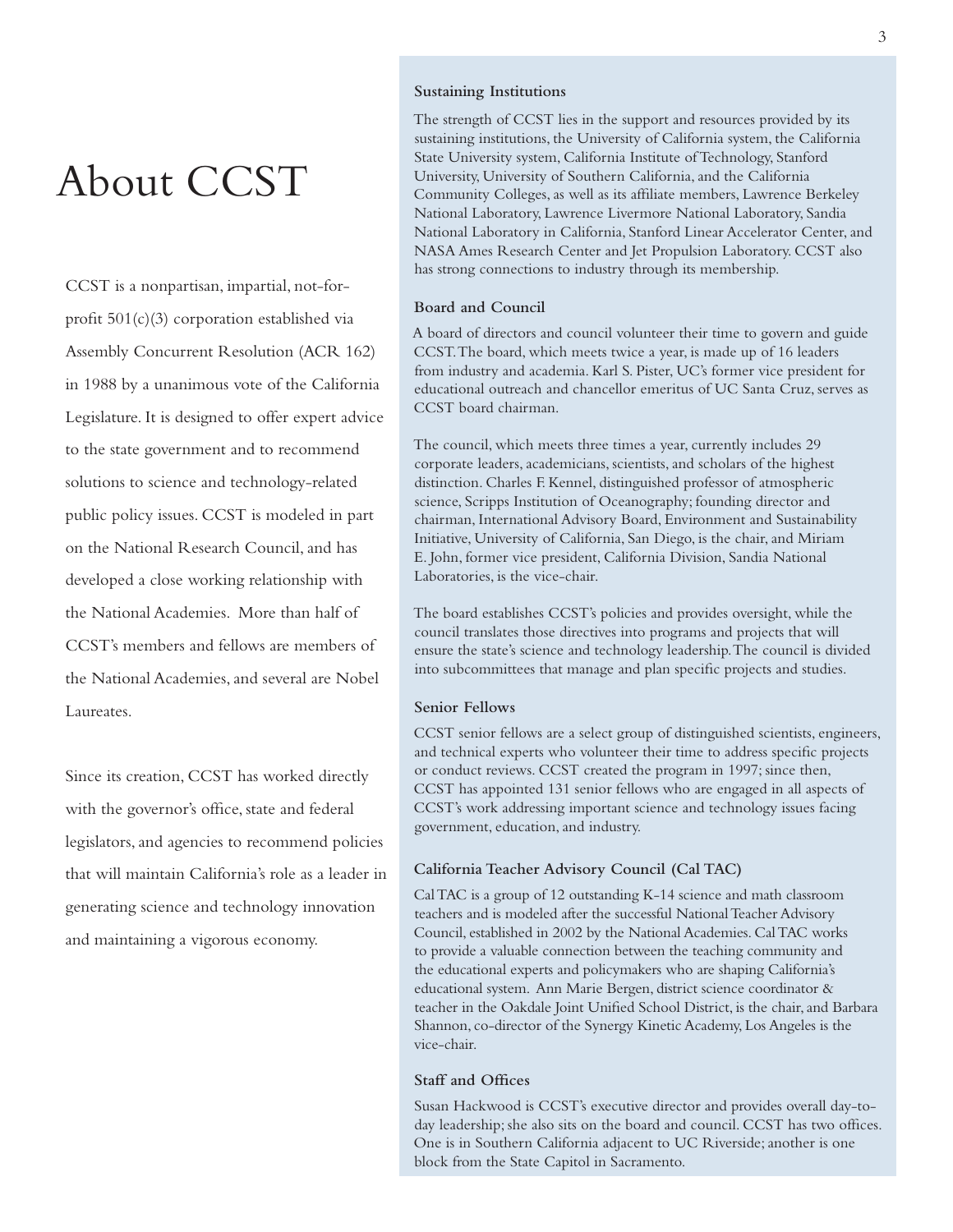# Highlights 2008–2009

### **S&T Legislative Policy Fellows**

CCST has launched the first state program in the nation that places Ph.D. level scientists and engineers in a fellowship position in a state legislature. The fiveyear pilot program, to begin in Fall 2009, is modeled after the 35-year-old Congressional S&T Fellows Program, administered by the American Association for the Advancement of Science (AAAS).

### **Personalized Health**

CCST has entered into a partnership with the Business Transportation & Housing Agency and CalPERS to move California forward in personalized medicine/health. CCST has initiated a pilot study designed to develop health information technology (HIT) infrastructure goals for the state in support of personalized health.

### **Healthcare Workforce**

In addition to the HIT pilot study, CCST is also conducting an analysis of how the state's healthcare industry workforce development may be advanced. The analysis will examine both existing and needed workforce development programs and strategies to support the shift of healthcare systems to personalized health practices.

### **Publication: Barriers to Financing Clinical Information Systems**

This report, released in June 2009, describes current barriers to financing health information technology as a tool for healthcare delivery. It is an update to an earlier version of the report commissioned by the Governor's Health Information Technology Financing Advisory Commission (HITFAC) and

submitted to that body in May 2008.

### **California's Energy Future (CEF)**

Executive Order S-3-05 calls for the California's greenhouse gas emissions in 2050 to be 80 percent lower than emission levels in 1990. The CEF study is examining what steps might be taken to achieve this important and ambitious target, exploring the feasibility of steps to reduce energy demand through improved efficiency and increasing the use of lowcarbon energy supplies.

### **On-line Database**

In response to a request from the California Air Resources Board, CCST is developing an on-line relational database to facilitate implementation of the Global Warming Solutions Act of 2006 (AB 32). The database will comprise a catalogue of climate change research.

### **Publication: Amicus Brief**

In April 2009 CCST took action to support a University of California admissions process case, then under consideration in the U.S. Court of Appeals for the Ninth Circuit. The amicus brief, prepared for CCST by Pepper Hamilton LLP, focuses on the importance of good high school science education and defends UC's policy of requiring standard science curricular backgrounds for applicants, which had been challenged by a coalition of religious schools.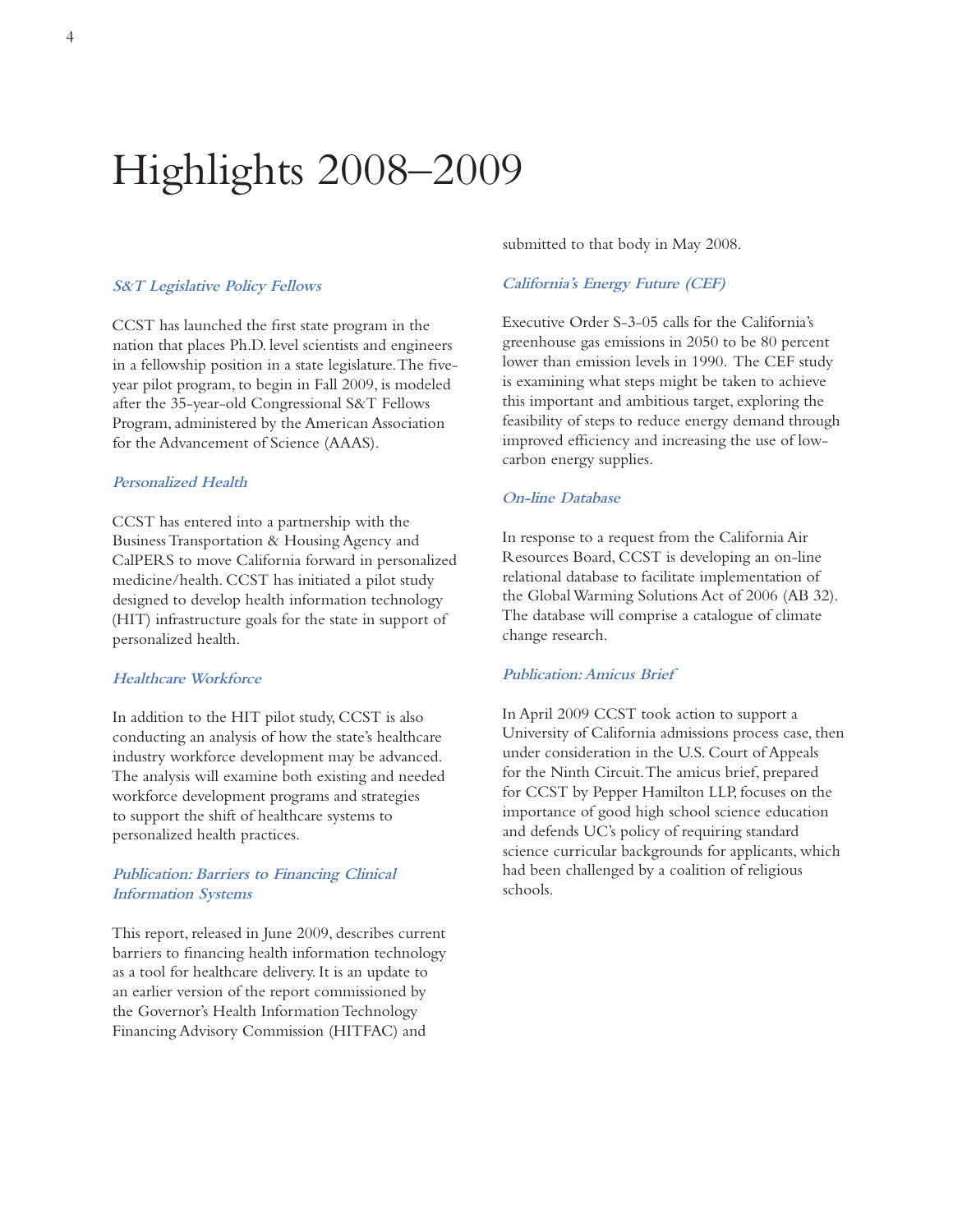# Highlights 2008–2009

### **California STEM Innovation Network (CSI-N)**

The goal of this joint effort managed by CCST and Cal Poly San Luis Obispo is to return California to world prominence in science, technology, engineering and mathematics (STEM) education and create a workforce with the STEM skills needed to compete globally in the 21st century. This would lay the foundation for transforming California's STEM education structure into a 21st century K-12 and higher education system where a substantial and increasing number of students are either college bound or workforce ready.

### **Publication: Creating a Well-Prepared STEM Workforce: How Do We Get There From Here?**

This report documents a symposium led by Cal TAC teachers, in which a group of over 50 leaders from schools, institutes of higher education, business and industry, federal laboratories, science centers and the policy community joined together to consider how California could do a better job of preparing today's students for the future workforce.

### **Publication: Articulating a Vision and Opportunities for a California STEM Innovation**

On February 18-19, 2009, the National Research Council (NRC) Center for Education and the National Academy of Engineering (NAE) convened a strategic visioning meeting designed to guide and inform the work of leaders from the CCST and CSU who are planning a process to establish a CSI-N and framework for advocacy in the state.

### **National Research Council and National Academy of Engineering Convocation: Building a Village: Learning from and Sustaining Successful Programs in Elementary Science Education**

This convocation, held in April 2009, was designed to launch a longer-term, statewide effort to engage government, business and industry, private foundations, education researchers, and formal and informal education organizations (both K-12 and postsecondary) across California in developing collaborative efforts to envision, nurture and scale up effective and interconnected STEM programs for Grades K-8.

### **A Qualitative Examination of the Preparation of Elementary School Teachers to Teach Science in California**

This project will provide a descriptive and qualitative review of how well elementary school teachers are prepared to teach science, using new data including CSU documenting the preparedness of elementary school teachers to teach science. The report will identify and discuss best practice programs as identified both by the survey data and stakeholder experts.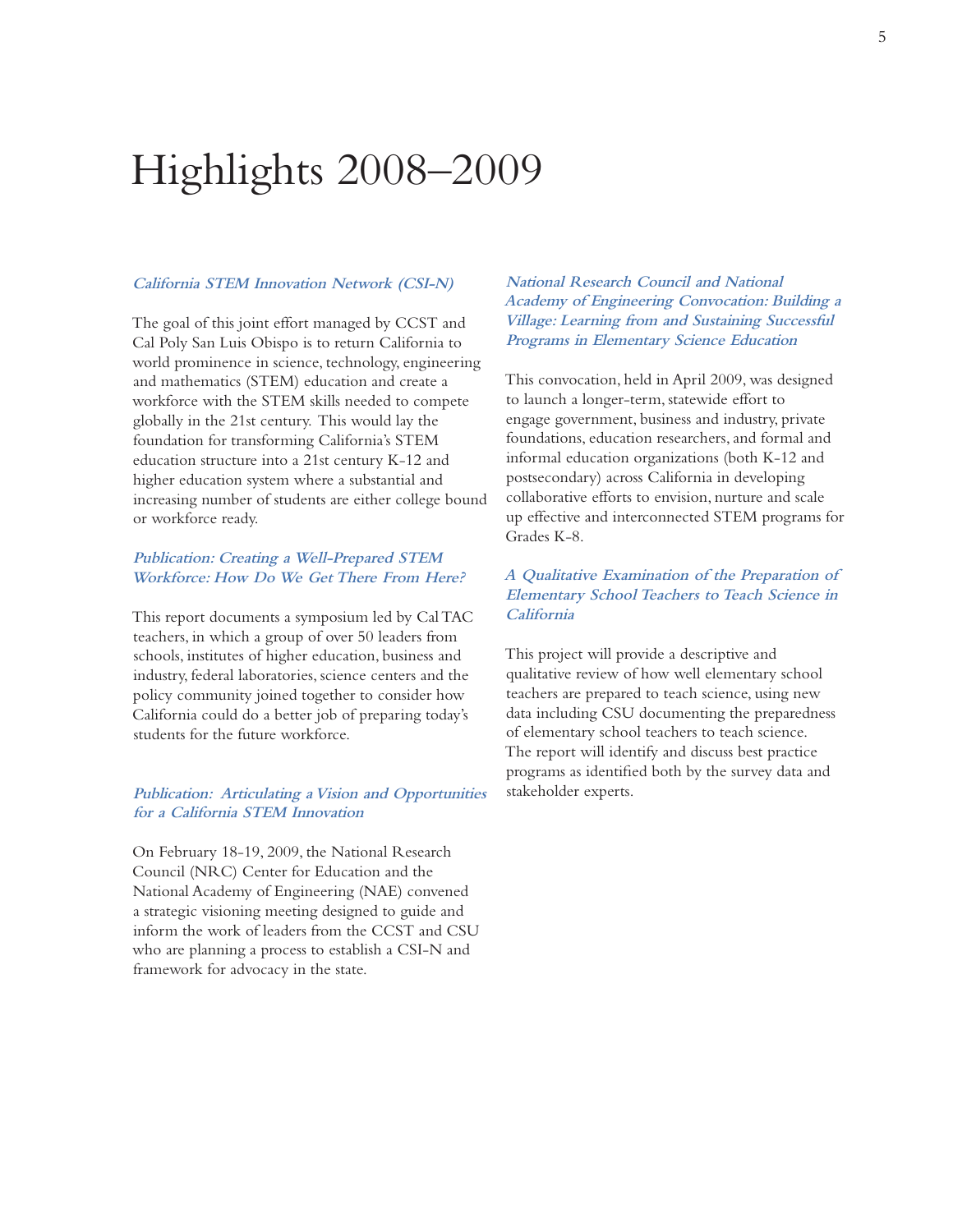# California's Uphill Battle



Susan Hackwood *Executive Director*

California is no stranger to budgetary quandaries, but the deficit hole to be filled this year – approximately \$24 billion – exceeded anything this state, or indeed any other state government, has had to cope with. No one who follows the news will be unfamiliar with the mandated furloughs for state workers and for cuts to desperately needed programs across the board.

In a climate where everyone has something to lose, the value of communicating with one another and doing our best to both understand and respond intelligently to the fiscal crisis is central. California must be f exible in adapting to its current constraints, and so must we. The state has made significant strides in addressing issues of emissions control and environmental awareness; become a national leader in state-funded research and development – a new role for state governments; initiated broader efforts to develop widespread healthcare information technology networks; and begun to focus on better strategies for energy and water use.

Steps such as these have long-lasting implications for California and cannot be abandoned wholesale. If cuts must be made, they need to be done with as strategic an eye as possible, and the maximum possible effectiveness of state programs must be retained. "Smart governance in times of sharply diminished resources" was, in fact, the focus of CCST's May 2009 meeting, when instead of the usual single dinner speaker, CCST hosted a panel of experts with backgrounds in economics, public policy, and political science.

The news is not all grim. The federal stimulus package enacted earlier this year, the American Recovery and Reinvestment Act (ARRA), has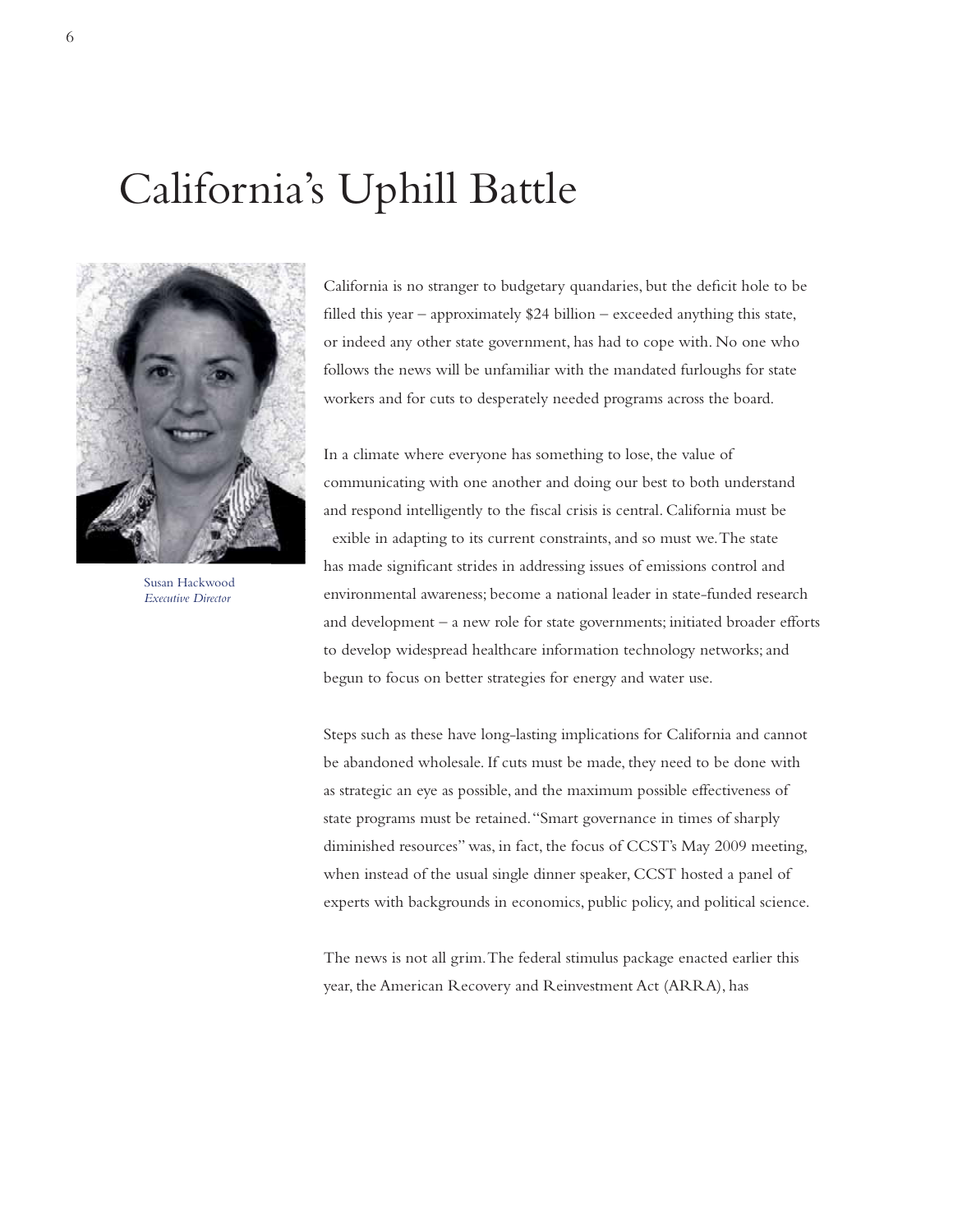significant potential for California, with billions in funding projected to be available for education, infrastructure, energy, and public safety. In particular, several provisions of ARRA align well with recent California priorities, and follow the principles of the America COMPETES Act, a landmark federal bill from 2007 that was intended to provide a significant boost to education, science and technology spending.

It will be some time before the full impact of the stimulus package on California is apparent. However, early projections suggest that California could be receiving at least \$400 million to support state energy programs (with California local governments receiving hundreds of millions more in block grants) and up to \$8 billion for education, as well as support for healthcare. The funding will go a long way towards sustaining critical programs at a time when the state has little to give.

California remains a national S&T leader: first in national standards for greenhouse gas emission legislation, first in creating a state-funded research institution to pursue embryonic stem cell research when federal funding was not available and first in creating a state-level advisory organization such as CCST itself. We must all work together to ensure that, especially now, California benefits from a level of science and technology policy knowledge and wisdom suitable to maintain its status as America's leading science and technology state.

Dusan Hachwood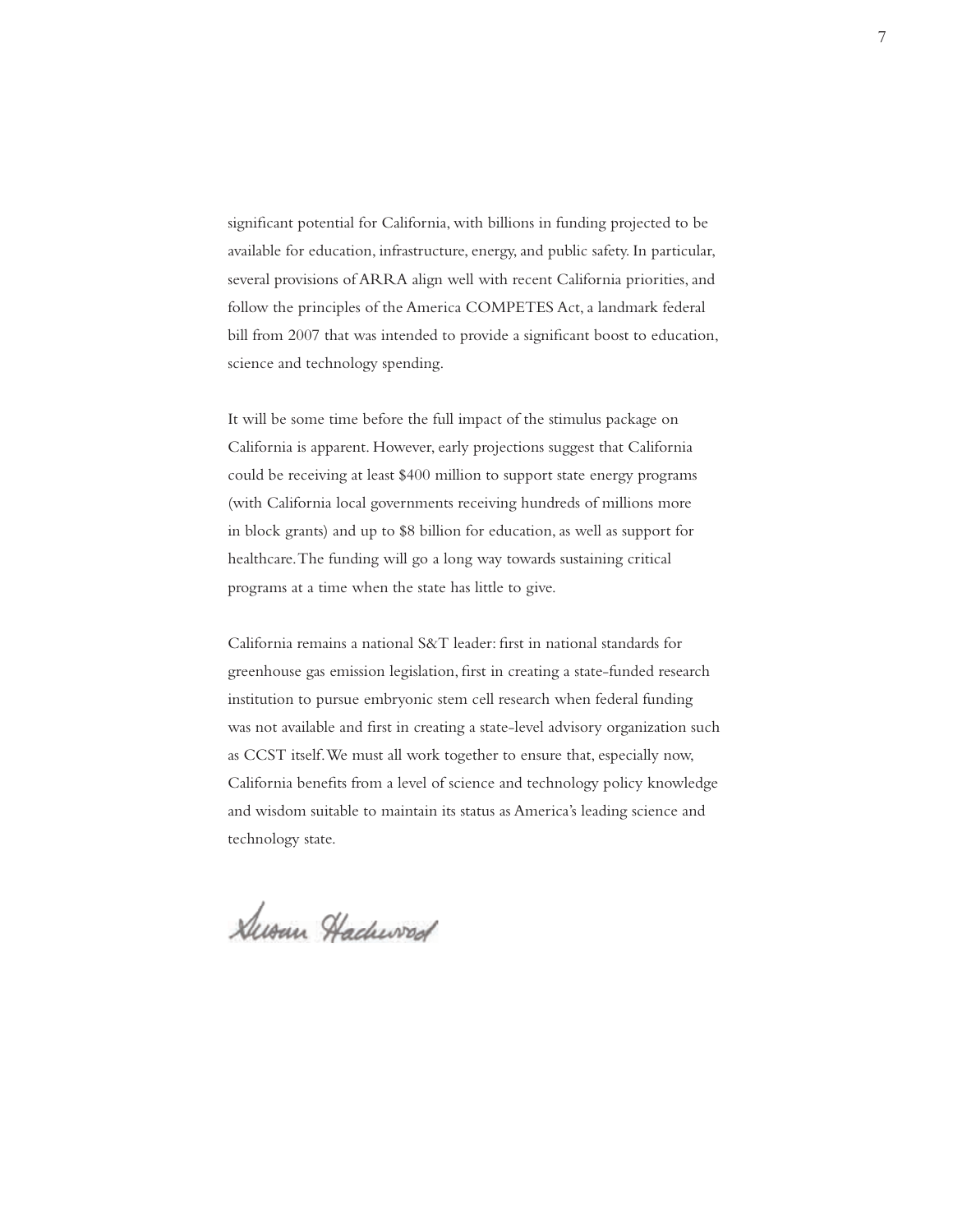# Policy Fellows

CCST has launched a new fellowship for professional scientists and engineers to spend a year working in Sacramento with the California State Legislature.

The California Science and Technology (S&T) Policy Fellowships provide a professional development opportunity that will enable members of the scientific community to contribute to scientific and technical issues facing California through their interaction with the legislative process. Fellows will learn about the legislative process while contributing their expertise and experience to help the Legislature effectively address complex science and technology issues.

To be eligible for the California S&T Policy Fellowship, candidates are required to have a Ph.D. or equivalent level degree in a physical, biological, or social science, or an M.S. in an engineering discipline with at least three years post-degree experience.

"With increasingly complex science and technological issues facing society today, the effective interface of science and public policy is becoming ever more important," notes the Fellowship description. "Fellows will learn the intricacies of the California legislative process and will provide legislators and their staff with clear and unbiased advice, answers to technical questions, and clarification of policy options for issues with science and technology related attributes."

An important logistical hurdle was overcome when Governor Schwarzenegger signed AB 573 in August 2009, a bill that enables placement of CCST paid fellows in the Legislature. Strong bipartisan support in the Legislature for the new fellowship program was evident with the passage of AB 573 in the Assembly and the Senate with unanimous support from both houses.

Up to 10 fellowships will be awarded each year. Fellows will attend a three-week training program developed by CCST to prepare them for the unique environment of the California Legislature before their placement in various legislative offices. Funding is being provided by a coalition of nonprofit foundations that include: the Gordon and Betty Moore Foundation, the S.D. Bechtel, Jr. Foundation, the Kingfisher Foundation, Gen-Probe Inc, the Heising Simons Foundation, and the TOSA Foundation.

The California S&T Policy Fellowships are adapted for California from a similar fellowship offered by the American Association for the Advancement of Science (AAAS) in the federal policy arena. The AAAS Fellowships have been successfully offered for 35 years, and AAAS Fellows have become sought-after resources in the federal policy community.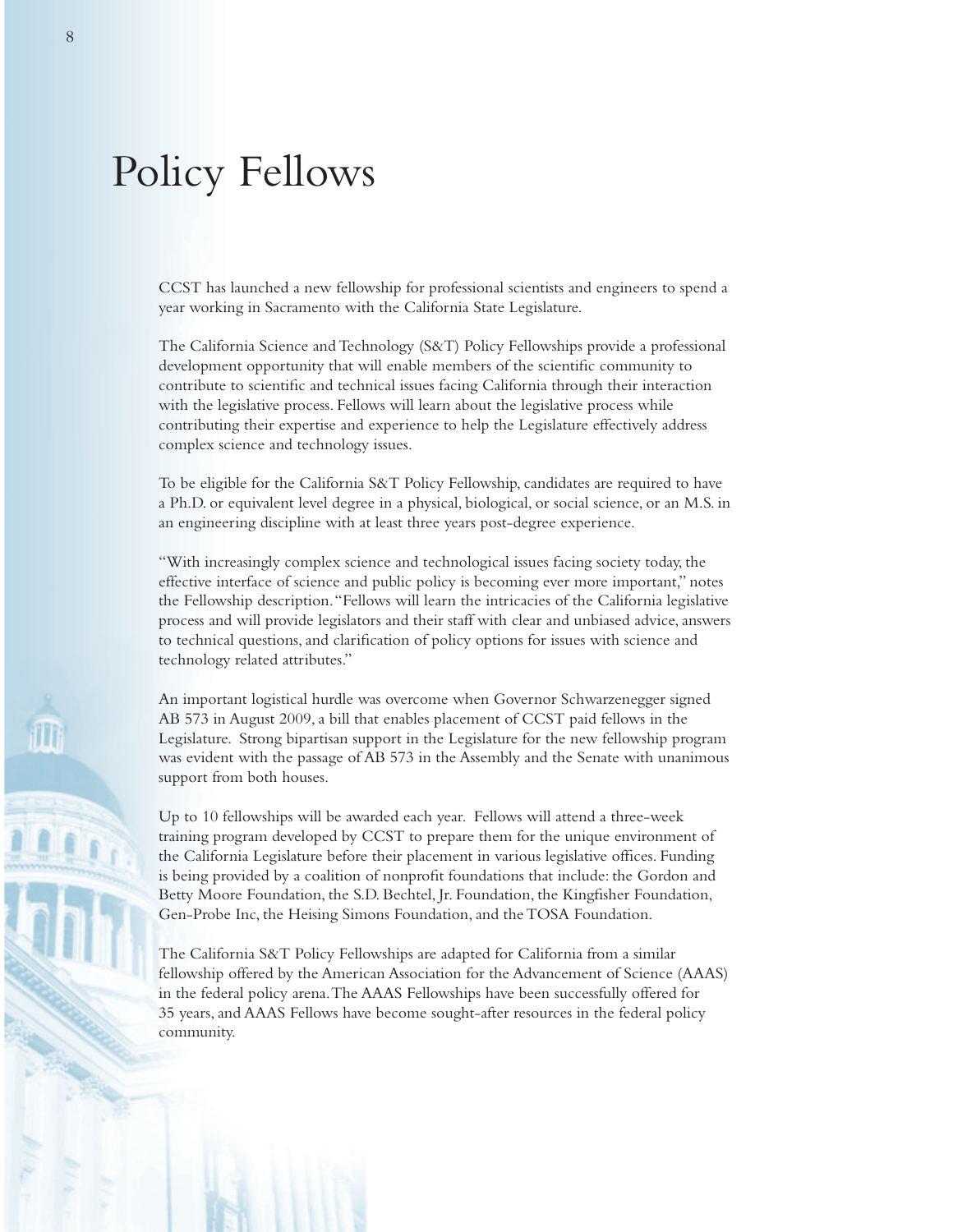# Exploring California's Energy Future

California is leading the nation in reinventing the state's energy system in response to climate change concerns. However, the state faces significant challenges associated with meeting the emissions reductions laid out by AB 32, the Global Warming Solutions Act of 2006, while ensuring its economic vitality and secure energy supplies.

California has aggressive goals for reducing greenhouse gas emissions. As the state makes critical choices to change its energy system, it needs a clear understanding of the technical potential and risks of various energy choices. Meeting these goals will have implications for energy efficiency, renewable energy, energy transmission and distribution, electricity generation, fuels, and land use. CCST is conducting a study to understand what these implications are and how best to approach them.

The California's Energy Future (CEF) study is building upon a \$3 million national project supported by the National Academy of Engineering, the National Research Council, Dow Chemical, the Kavli Foundation, the Intel Corporation, and the U.S. Department of Energy, to study America's Energy Future (AEF). With the AEF as a starting point and model, the CEF study is to provide critical, California-specific information to state and local governments relevant to implementation of the state's climate goals in energy.

Interpreting and focusing research from the National Academies for a California policymaking audience has been an increasingly important role for CCST, which performed a similar role in 2006 at the request of the Governor for the Academies report, *Rising Above the Gathering Storm*.

The CEF study, which will be released in time to impact the 2010 budget, will provide an authoritative, non-partisan analysis of energy efficiency, renewable energy, nuclear power, transmission and distribution, fuels and advanced coal technologies. Among other things, it will estimate their current contributions, future potential, associated impacts, and projected costs.

In addition to the AEF report, CCST will draw upon resources from the California Air Resources Board, the California Energy Commission, and the California Public Utilities Commission, which have worked for years to plan and regulate the energy future of the state.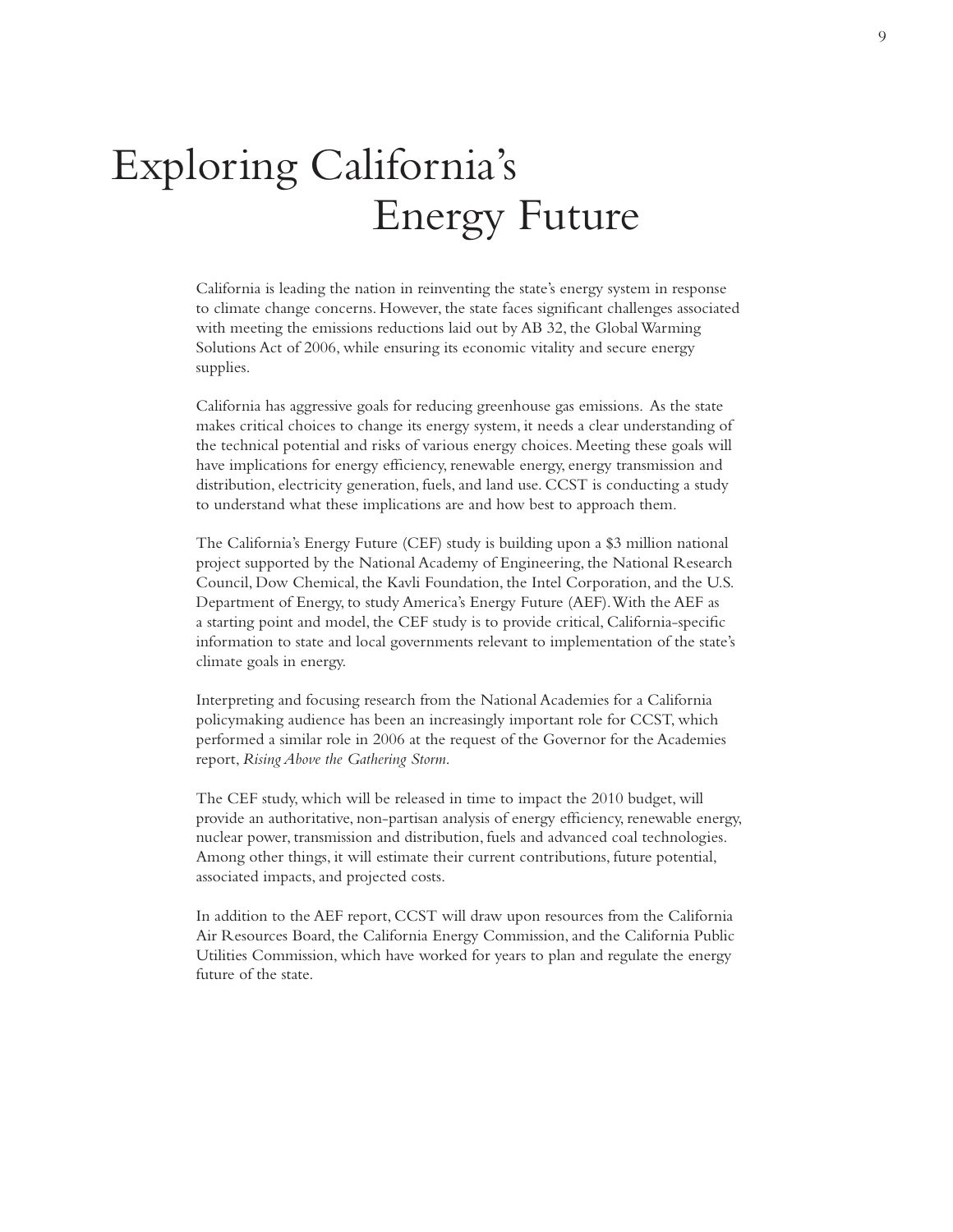# Personalized Healthcare Information Technology

Personalized Health (PH) is a rapidly evolving field with significant opportunities for economic development as well as significant implications to California's healthcare system. As with any new field, however, there remain significant unknowns regarding the role that the state should play in supporting and/or implementing the growth of the high-tech infrastructure and policies needed to maximize the potential of personalized health.

CCST has convened a high-level Personalized Health Information Technology (pHIT) Task Force, which launched with several months of investigative work by a steering committee of pHIT Task Force members. The task force (chaired by Dr. Ramesh Rao, California Institute for Telecommunications and Information Technology, UCSD) is charged to propose HIT infrastructure goals for the state in support of personalized health. Its charge also includes scoping of a pilot project involving building a model system incorporating many sources, types and formats of data including genomic information, biomarkers, and images through one or more partners and enabling information exchange through electronic health records and personal health records within a private and secure system. The demonstration pilot study will create a single central database that offers, in an open electronic format, a comprehensive electronic record of a subject (patient) that tracks and captures multisourced data relevant to the health of the individual over time, while protecting privacy.

Recognizing the business implications to California, both



"California could lead the nation in PH policy as it has in climate change and energy… We just need to promote thoughtful policy and legislation as we proceed."

– CCST Council Member David W. Martin Jr., M.D., chairman and CEO, AvidBiotics Corporation

as home to the emerging industries and the state government as a purchaser of healthcare services, the Business Transportation and Housing Agency has turned to CCST to help convene key stakeholders from the public and private sectors to solicit their input. In general, PH refers to the tailoring of medical treatment to the personal characteristics of each patient. Often this involves the incorporation of genomic information in an individual's medical record. It does not literally mean the creation of drugs or medical devices that are uniquely suited to each patient, but rather the ability to classify individuals into subpopulations that differ in their susceptibility to a particular disease or their response to a specific treatment. Preventive or therapeutic interventions can then be applied to those who will benefit, sparing expense and side effects for those who will not.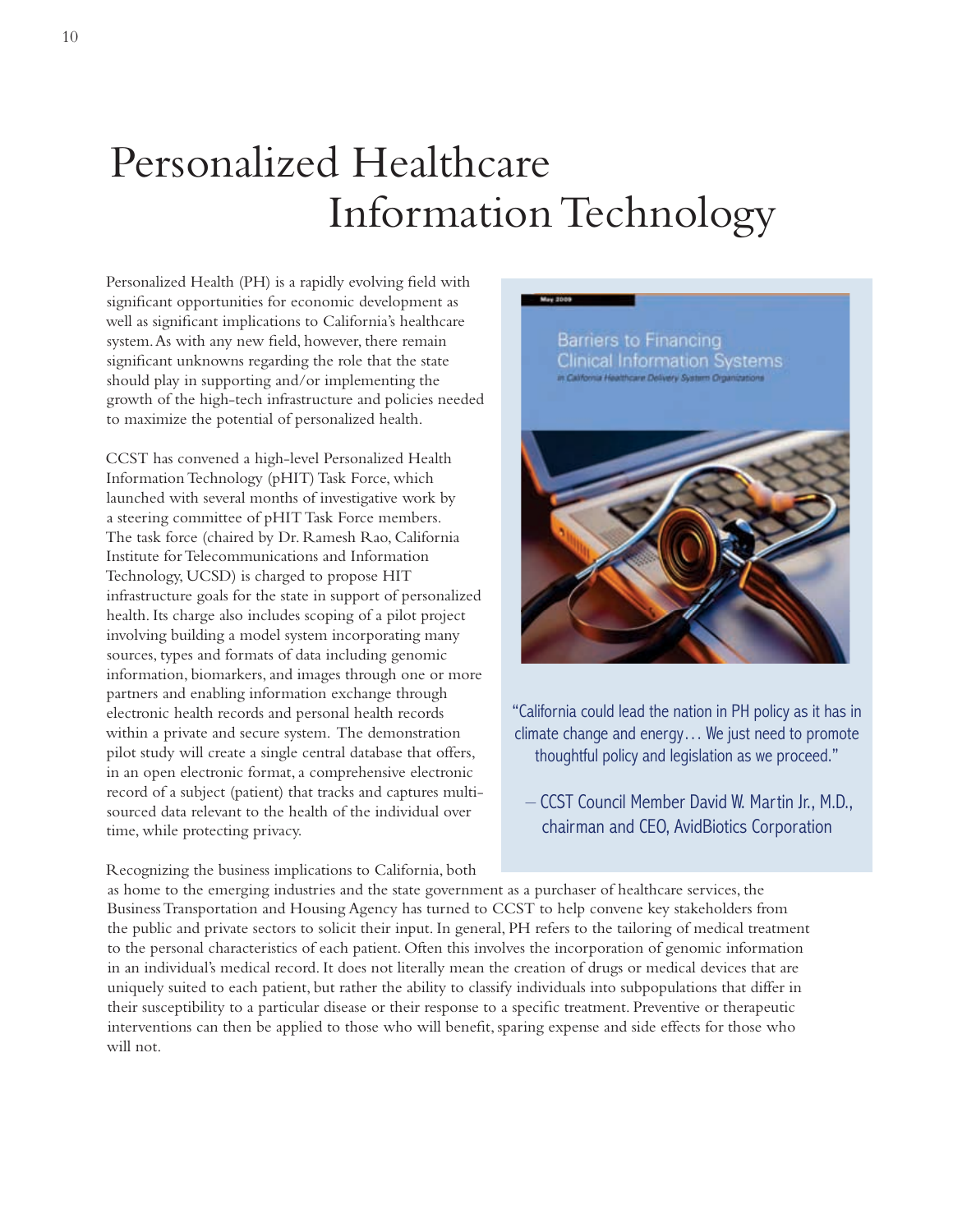The purpose of the pilot study is to recommend how the state's Business Transportation and Housing Agency, the Health and Human Services Agency's Health Information Exchange (HIE) workgroups, the Privacy and Security Advisory Board (PSAB), and the California Public Employees Retirement System should develop pHIT related policies, and to determine the potential value of pHIT as applied to personalized healthcare.

CCST has been exploring the potentials and policy implications of HIT for several years. In June 2009, CCST released a study, *Barriers to Financing Clinical Information Systems,* which describes current barriers to financing health information technology as a tool for healthcare delivery. An earlier version of this report was commissioned by the Governor's Health Information Technology Financing Advisory Commission (HITFAC) and submitted to that body in May 2008.

### **Conclusions from** *Barriers to Financing Clinical Information Systems*

- Many market segments in California's healthcare delivery system lack financial health or credit worthiness for adoption of Clinical Information Systems (CIS) and face a negative business case, or had low CIS adoption rates.
- The highest priorities for potential CIS policy interventions should be:
	- o Community health center and similar organizations
	- o Public hospitals
	- o Unaffiliated rural hospitals
- Medi-Cal oriented solo and small group physicians.
- The February 2009 passage of the federal American Recovery and Reinvestment Act (ARRA) legislation has greatly increased federal funding available for Clinical Information Systems. The Health Information Technology for Economic and Clinical Health (HITECH) Act, as part of the ARRA, allocates \$36 billion over six years for HIT.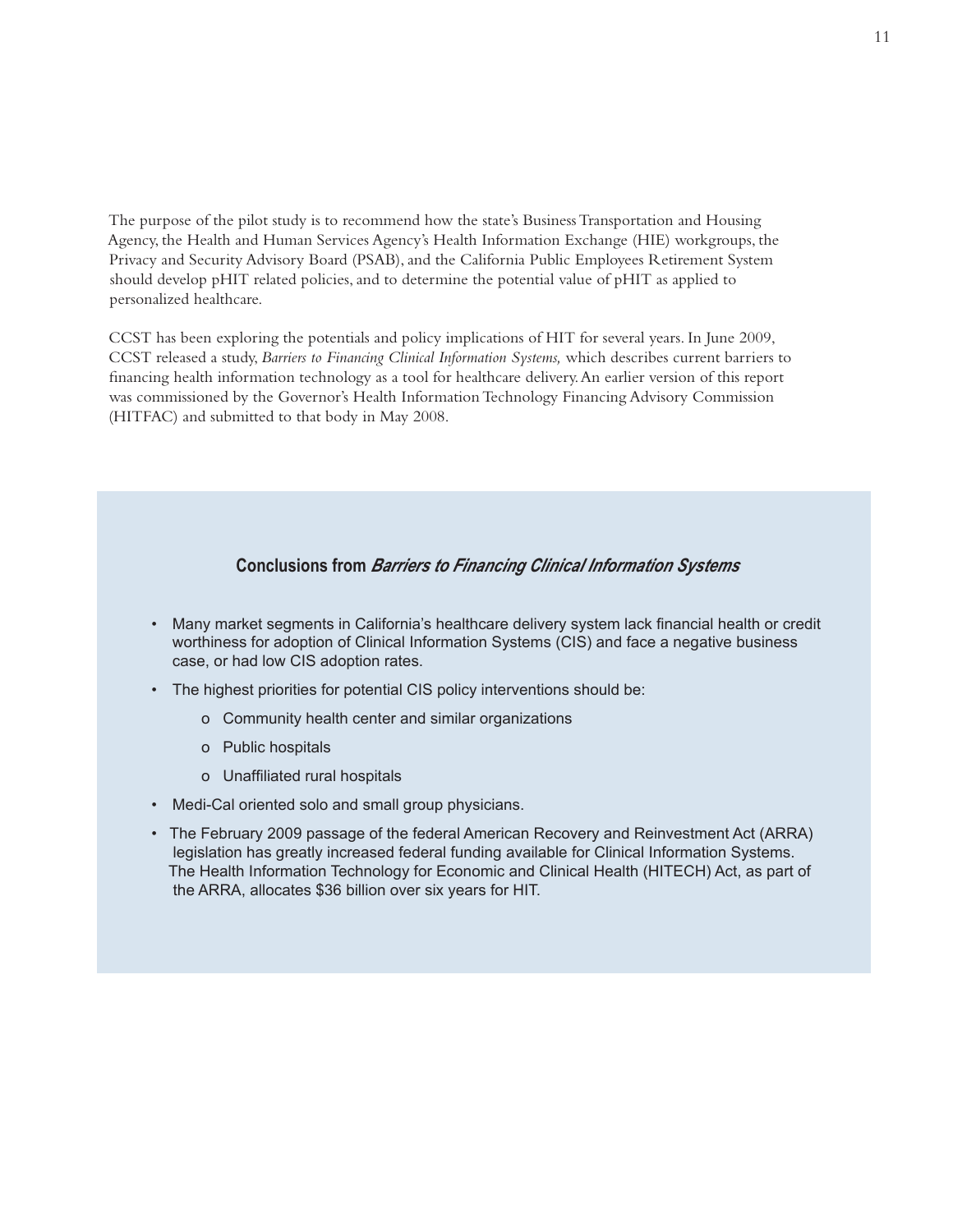# Re-Examining STEM Education

Science, technology, engineering and mathematics (STEM) are vital educational disciplines for California. In past years, CCST has analyzed the state's science and education system, as well as teacher preparation, in a bid to better assess next steps for the state. This year, to ensure that California continues to be able to field a talented and globally competitive STEM workforce, CCST has engaged in multiple related efforts to bolster science education in California, ranging from new analyses of teacher preparation to starting a blueprint to lay the foundation for transforming California's current STEM education structure into a 21st century K-12 and higher education system.

### **Building Networks: A Collaborative Effort**

California is replete with innovative programs in STEM education excellence. However, they are encumbered by geography, limited by the current K-12 system, and are often not scalable. What is needed is a strong statewide collaborative network of interconnected P-20 stakeholders to craft and sustain a transformation of STEM education.

With funding from the Bill and Melinda Gates Foundation and the Bechtel Fund, CCST and Cal Poly San Luis Obispo have undertaken a 15-month planning effort to create a Reform and Advocacy Blueprint to elevate STEM education transformation to the top of California's public policy agenda.

CCST has hosted a series of symposia designed to inform and develop the blueprint, collaborating with The National Research Council Center for Education, the National Academy of Engineering (NAE), the Center for the Future of Teaching and Learning (CFTL), and the California Teacher Advisory Council (Cal TAC). The first of the meetings took place on February 2, 2009, when a group of California science and mathematics teachers, policymakers, researchers, and representatives from business, industry, and higher education met to consider how California could do a better job of preparing today's students to become the future STEM workforce.



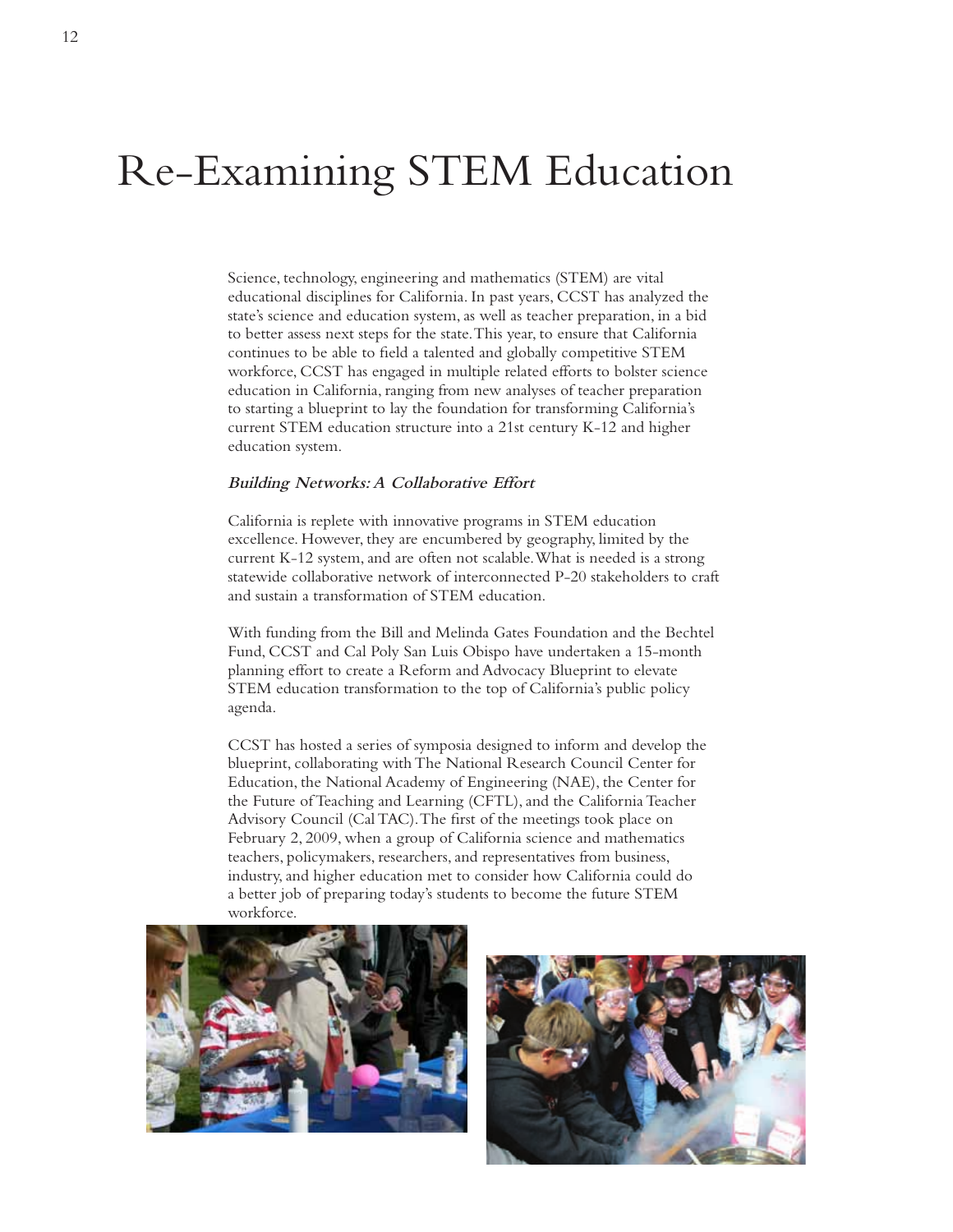

The second and third symposia, hosted by CCST, the NRC and the NAE on February 18-19 (Integrating Science, Technology, and Mathematics Education) and April 29-30 (Building a Village: Learning from and Sustaining Successful Programs in Elementary Science Education), were strategic visioning meetings to address integrating STEM education through an innovation and learning network in California.

### **Elementary Science Teaching**

In its 2007 report *Critical Path Analysis of California's Science and Mathematics Teacher Preparation System*, CCST found that, despite troubling performances of California 4th and 8th graders on national assessments, little attention has been paid to the preparation of elementary school teachers to teach science. The problem is that much of the discussion about science and math education focuses on high school, where single subject credentials are required to teach in the various disciplines. Not much is known about how California teachers are prepared to teach science in the lower grades.

With the support of the S.D. Bechtel, Jr. Foundation, CCST has undertaken a project to provide a descriptive and qualitative review of how well elementary school teachers are prepared to teach science. The report will use new survey data from CSU documenting the preparedness of elementary school teachers to teach science, sorted by the teacher preparation programs from which they graduated, and analyze best practice programs as identified both by the survey data and stakeholder experts. The primary audience for the report will be state policymakers and accredited teacher preparation programs that prepare teachers for the multiple subject credential.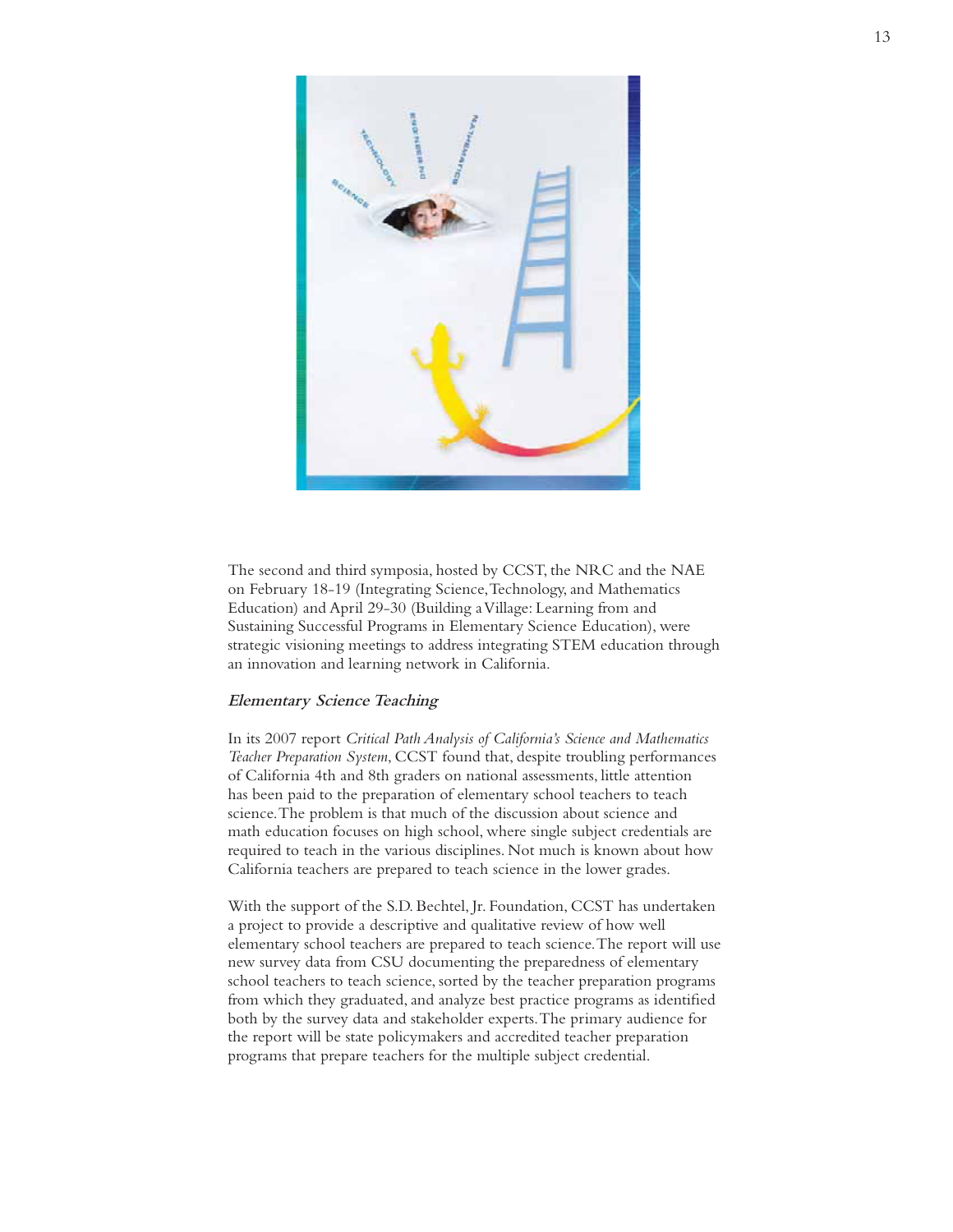# California Innovation Corridor

Late in 2008, CCST completed the last of several contributions to a workforce development project funded by a \$15 million U.S. Department of Labor (DOL) initiative, the Workforce Innovation in Regional Economic Development (WIRED).

The DOL initiative is part of an ongoing focus at the federal level on the United States' economic competitiveness in the areas of science and technology. This stems in part from the National Innovation Initiative launched in 2003 by the Council on Competitiveness, and has been reinforced by warnings in reports such as the National Academies' 2005 report, *Rising Above the Gathering Storm*. The coalition, led by the California Space Authority, encompassed over 60 partners, including regional organizations such as the Bay Area Science and Innovation Consortium and private companies such as Boeing and Lockheed Martin, and NASA.

One of the projects CCST completed was an innovative website designed to make a wide range of workfore related materials available to Workforce Investment Boards (WIBs). The website WIB toolkit, *Racing for the Future* (www.wibtoolkit.net), unveiled in June 2008, includes a variety of materials designed to assist WIB partners in addressing workforce needs. The resources in the toolkit include examples of roles that WIBs can play to respond to local workforce needs, case studies of successful partnerships that WIBs can emulate, and overviews of key high-tech industries including nanotechnology, advanced manufacturing, biotechnology, and information technology related to transportation. It also contains analyses of economic trends in California. The toolkit is organized to facilitate rapid access to each of its principal categories of information, with extensive links to other parts of the toolkit and related resources elsewhere on the web. It also contains a library of documents for download, including eleven briefs and reports prepared exclusively for the toolkit.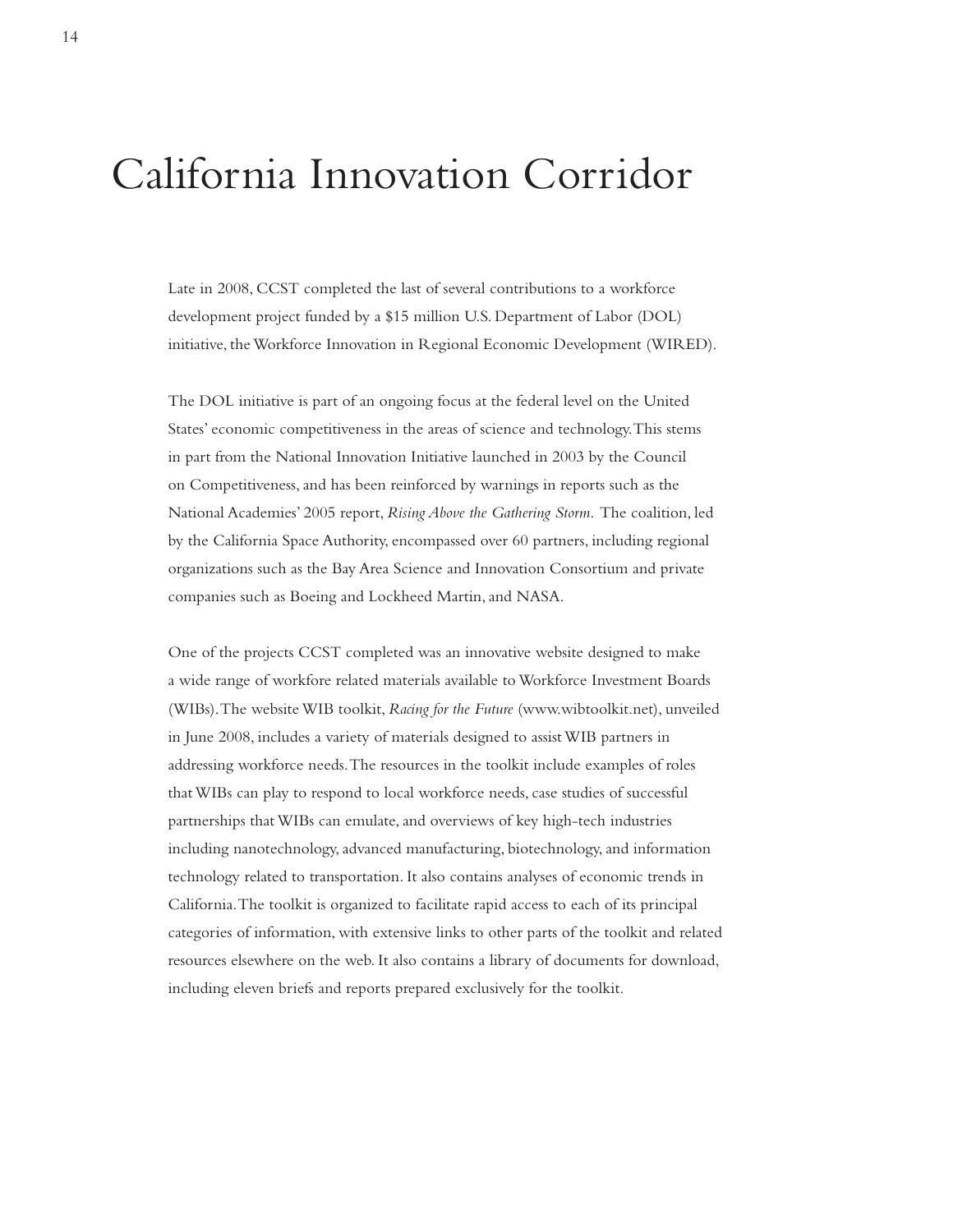

A second output from this project was the report, *Overview of California State-Funded R&D, 2004-2007: Understanding the State's Role in Shaping R&D Spending*, released in November 2008, which provides a snapshot of R&D spending by the state government. The report in part provides an update to CCST's 1999 analysis of California state R&D funding, carried out as a component of the *California Report on the Environment for Science and Technology (CREST)*. The new study found that total state government and R&D expenditures in FY 2006 were approximately \$347 million, not counting the California Institute for Regenerative Medicine (CIRM), which had not yet begun to fund R&D at the time.

The estimated total represents only a modest fraction of total R&D activity in the state - approximately one half of one percent of the estimated \$63.9 billion total R&D in 2006. However, state investment is an effective way of focusing industry and federal R&D investment in areas of interest to the state, often bringing in matching funds at a rate of 2 to 1. Hence, California state government spending was judged to have a substantial impact on the focus and direction of overall R&D expenditures in the state.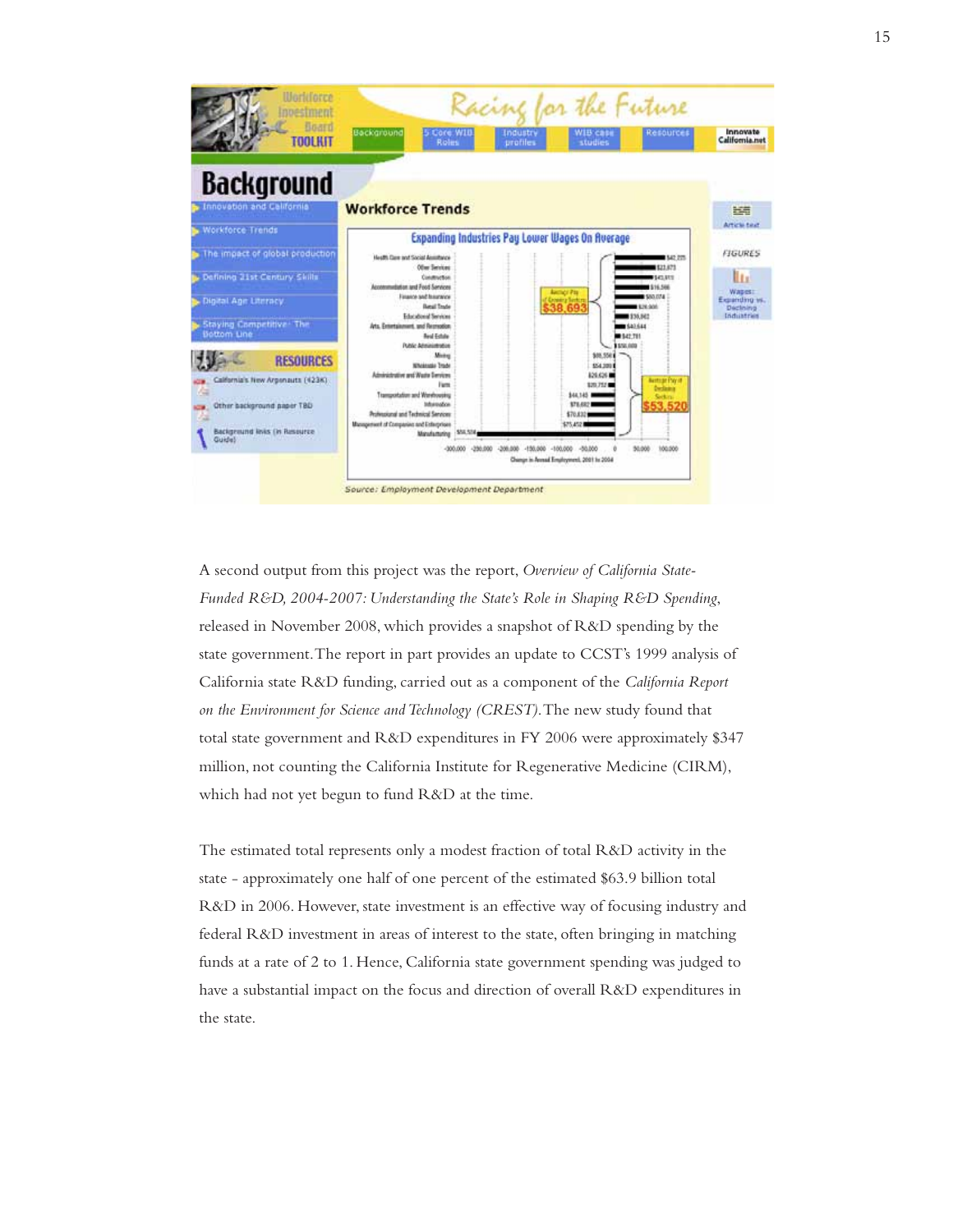# California Teacher Advisory Council (Cal TAC)

On February 2, 2009, a group of California science and mathematics teachers, policymakers, researchers, and representatives from business, industry, and higher education met to consider how California could do a better job of preparing today's students for the future STEM workforce. The symposium was co-sponsored by CCST and the Center for the Future of Teaching and Learning (CFTL), as well as the California Teacher Advisory Council.

The Sacramento meeting fulfilled a Cal TAC goal of bringing together industry leaders, policymakers and classroom teachers to consider how California can do a better job of preparing today's students for the future STEM workforce, which is seen as vital to California's future.

"High-caliber science and math education pays many dividends," said CCST Board Member Bruce Alberts. "It not only imparts precisely the critical thinking and problem-solving skills that modern business and industry need to compete in the global marketplace, but also promotes the rational decision making that yields thoughtful, productive citizens."

Meeting participants identified specific options for creating a well-prepared STEM workforce, ranging from improving professional development opportunities for science and math teachers (so that the supply of qualified teachers increases and is more evenly distributed) to changing the assessment tools used to gauge students' proficiency in science and math. A detailed summary of the symposium, *Creating a Well-Prepared STEM Workforce: How Do We Get From Here To There?*, was published in April 2009.

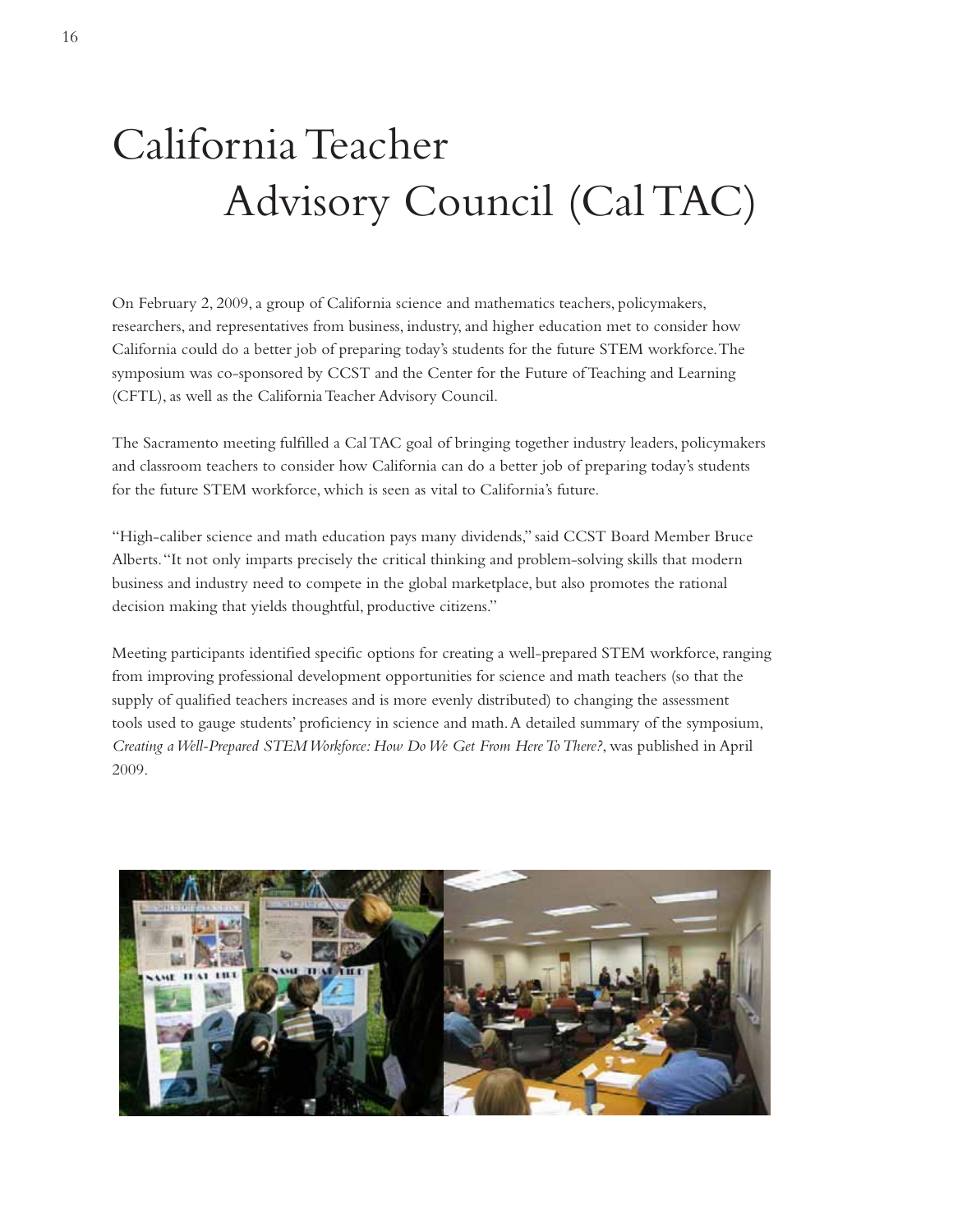# Council Meeting Summaries

### October 2008 **Water Policy**

*Lieutenant Governor John Garamendi*



CCST focused on water science and policy at the October 2008 council meeting, where Lieutenant Governor John Garamendi spoke about California's water crisis. The meeting was held in collaboration with the National Academies and the Royal Society of the United Kingdom. Water science and policies were examined in more detail.

"Most of the recent attention on climate change has focused on mitigation and energy issues, and much less on what we must do to adapt," said CCST Council Chair Charles Kennel. "For California and many other parts of the world, adaptation means, first and foremost, water."

Climate changes are already impacting California's overstretched water supply system, as water content in the Sierra Mountain snowpack, a key source of water for the state, averaged only 67 percent of normal in 2008 after the state experienced its driest twomonth period on record.

"Given the extreme uncertainty with respect to how climate will treat California, the most important thing is to build resiliency into our systems," said Soroosh Sorooshian, UC Irvine distinguished professor and director of the Center for Hydrometeorology and Remote Sensing. "Much of the water system is decades old. The bottom line is that the flow of population to our state has not stopped. Traditional approaches to build resiliency are no longer viable. We really have to become more creative."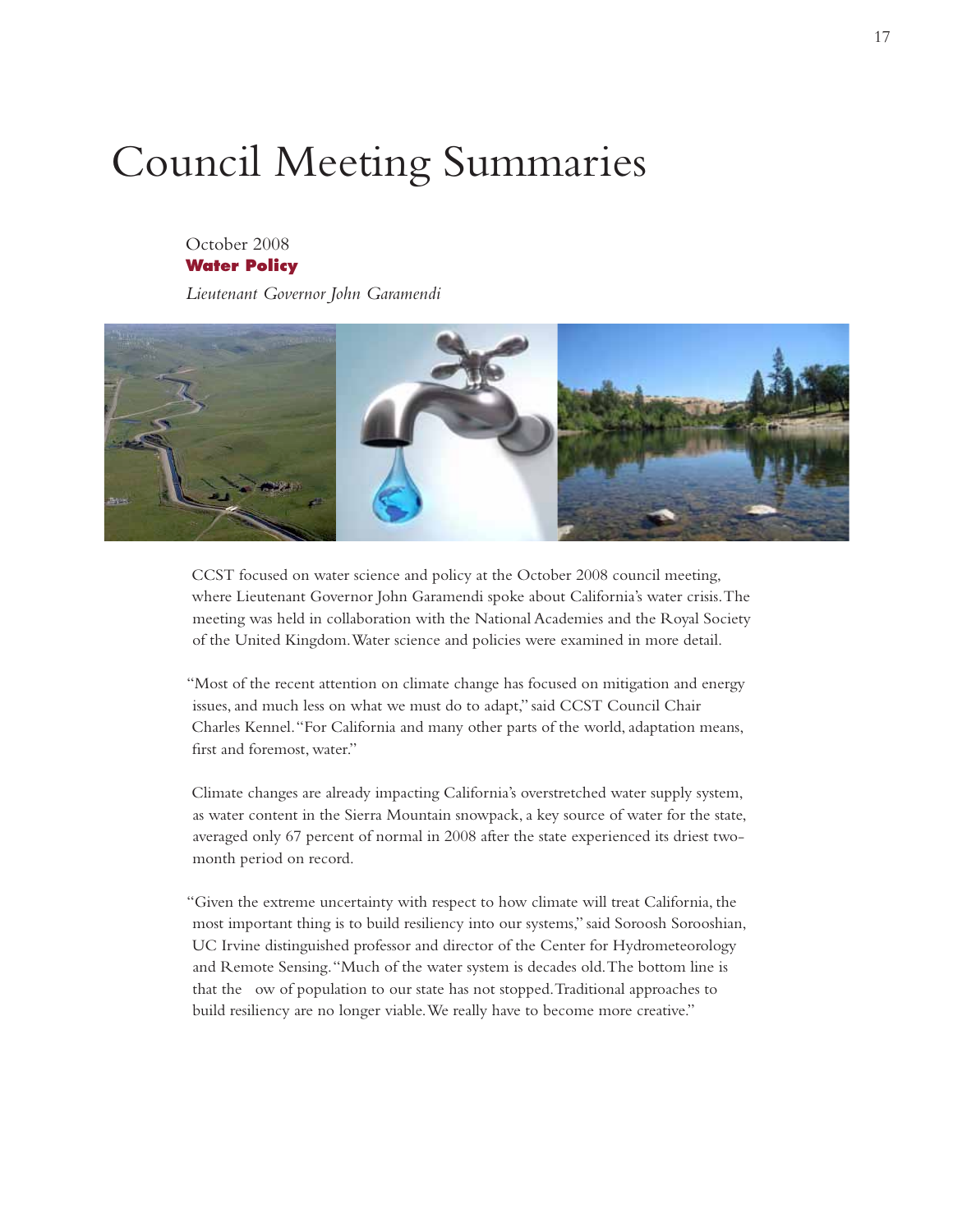### February 2009 **Personalized Medicine**

*M. Kathleen Behrens, President's Council of Advisors on Science and Technology* 



Personalized medicine and healthcare information technology (HIT) were the focus at the February 2009 meeting, which explored issues ranging from the confidentiality of medical records to the financial and logistical barriers necessary to overcome in order to implement a more widespread HIT network.

Kathleen Behrens, keynote speaker at the February CCST meeting, commented that personalized health "has the potential both to positively impact the increasing costs of healthcare and to decrease the rate of new medical product development." Behrens served as a member of the President's Council of Advisors on Science and Technology (PCAST) from 2001-2009, working on multiple national policy matters. Behrens chaired PCAST's Subcommittee on Personalized Medicine and led a two-year study that culminated in the September 2008 report, *Priorities for Personalized Medicine*. This study identified several obstacles to effective implementation of personalized medicine, including regulatory systems that are not designed to accommodate complex genomics-based diagnostics.

Despite the obstacles, increased use of personalized medicine and HIT holds significant potential benefits both in cost savings and quality of care. Kathryn Lowell, Business, Transportation and Housing Agency's (BT&H) deputy secretary for Health Systems and Life Sciences, commented that "With the advancement in personal health records, we are interested in exploring how to incorporate personalized health information in a manner that can lead to better patient identification, health outcomes and improved quality of care while reducing healthcare costs."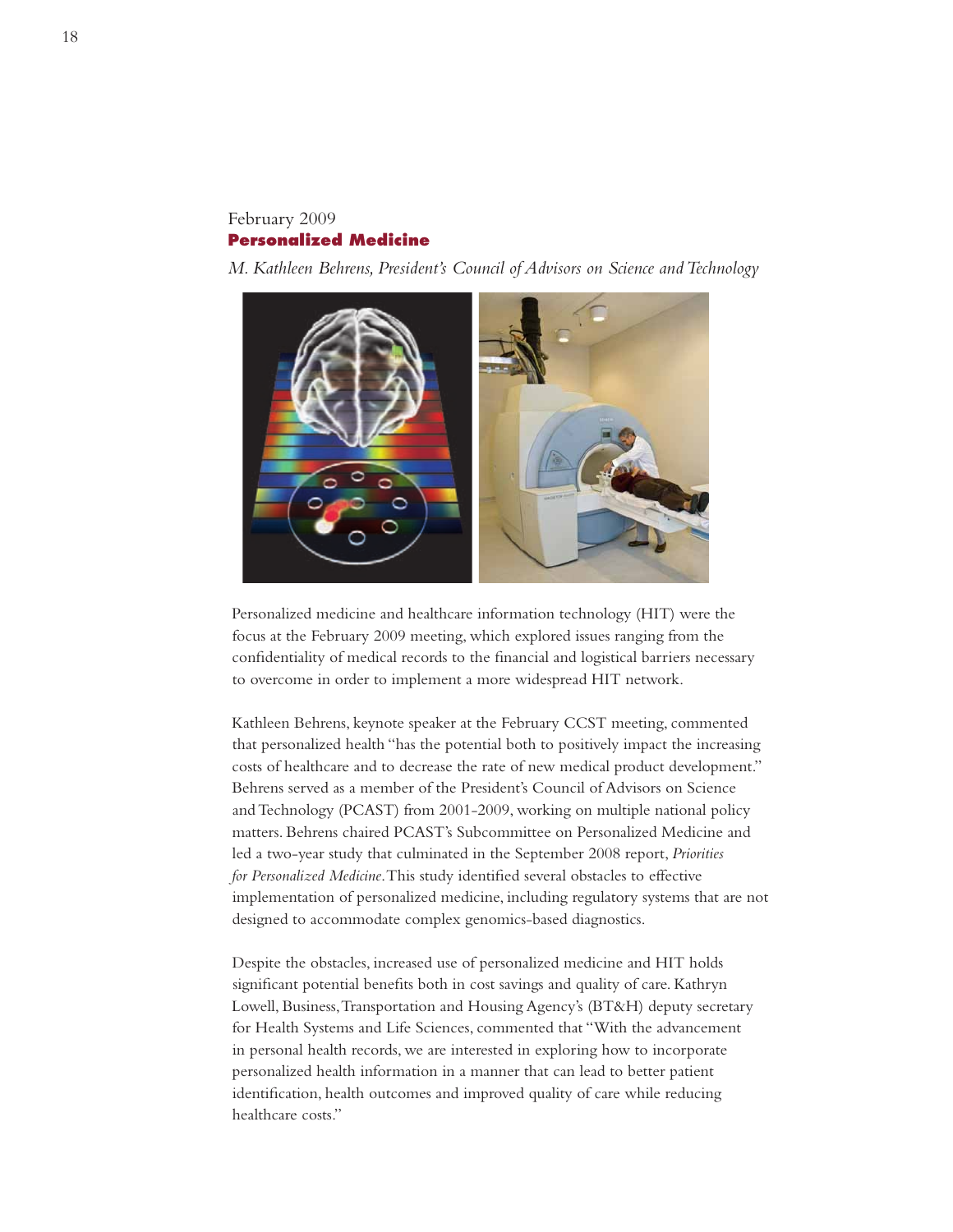### May 2009  **Smart Governance in Times of Sharply Diminished Resources**

 *Roger Noll, Professor of Economics, Emeritus, Stanford University John Ellwood, Professor of Public Policy, Goldman School of Public Policy, UC Berkeley Thad Kousser, Associate Professor of Political Science, UC San Diego*



The State budget was the primary focus of the May meeting, as predictions for the budget deficit continued to get worse despite the promise of federal stimulus funds.

At the time of the meeting it was apparent that the majority of ballot measures on the May 19th Special Election would fail, forcing California to cut more than \$21 billion from its budget. This May council meeting focused on strategies and opportunities that it might make sense to explore. The meeting goals were to identify crucial short-term and long-term structural S&T policy issues that can be addressed during a recession.

A panel discussion with experts in economics lead by Roger Noll, professor of economics emeritus at Stanford University; public policy lead by John Ellwood, professor of public policy at UC Berkeley; and political science lead by Thad Kousser, associate professor of political science at UC San Diego. The discussion helped put California's volatile budget in perspective, bringing together state policymakers legislative and executive branches - and S&T experts to look at the new face of financial systems, and new federal initiatives planned.

In addition to the keynote discussion, economically oriented panel discussions the next day focused on healthcare information technology, environmental and energy policy during a recession, and education funding.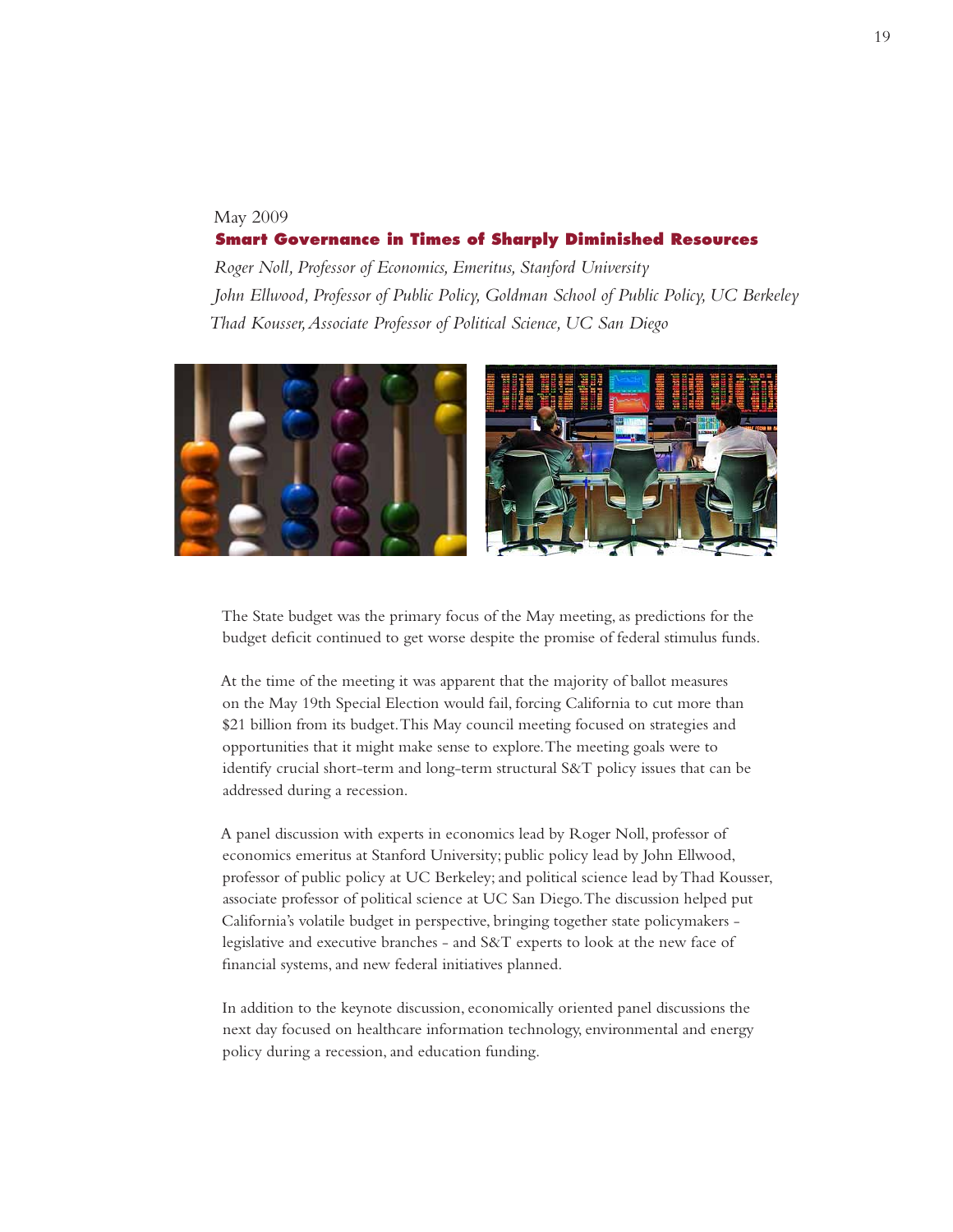# CCST: Collaboration for a Better Future

CCST, at its core, is a collaborative organization. Deliberately inclusive from the onset, it was intended to provide a means for policymakers to tap the collective expertise of all of California's higher education institutions, as well as high-tech industry. Certainly, the state did not lack for internationally renowned S&T institutions, and could easily have turned to one or the other of them for a source of guidance on science and technology policy issues. But the collective approach which was adopted ensured a broader base of experience and a more balanced and independent presence.

Over the years CCST's networking has grown, gradually adding the voice of the federal funded laboratories – first individually in the form of several council members from one or the other of the laboratories, and eventually in the formalized addition of the six largest federal funded laboratories as CCST affiliates. The addition of Cal TAC brought the perspective of classroom teachers to its education studies. And a collaborative agreement with the National Academies has developed strongly over the past few years, with jointly hosted convocations on issues ranging from science and technology policy to education. And in Fall 2008, CCST extended its reach further to hold a joint meeting with the Royal Society of the United Kingdom.

This expanding network of connections is a vital part of CCST's mandate. Science and technology issues facing state governments today are both more numerous and more complex than in years past. The challenges have long-term consequences, such as plans made to address climate change, or involve infrastructure modifications scarcely imagined twenty years ago, such as the development of an interconnected healthcare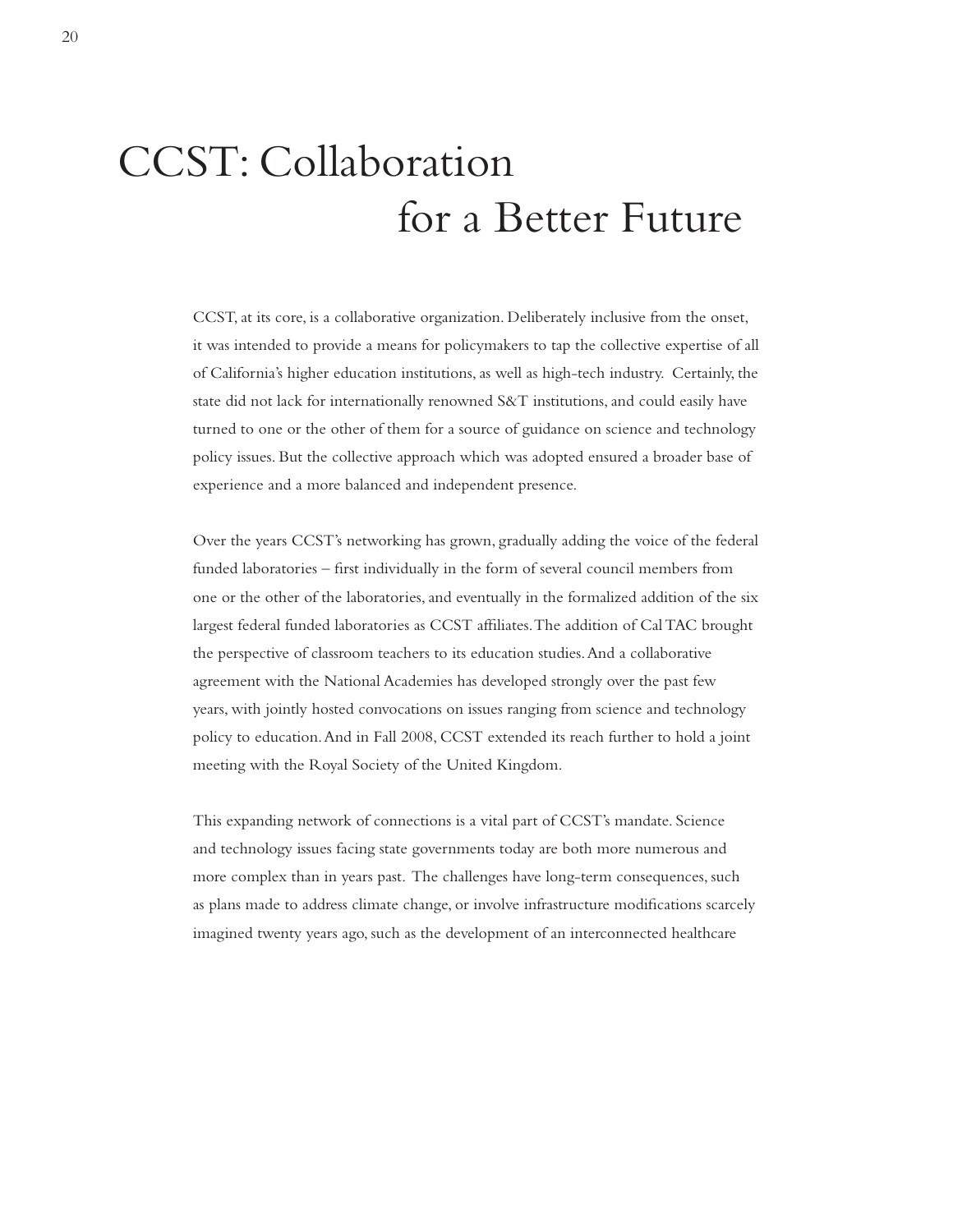information network. But it is precisely the breadth and complexity of these issues that demands a broader and deeper level of input, from any and all sources that can inform California's policymakers.

However, more is not always better. CCST's role is not to overwhelm policymakers, but distill the collective knowledge extant into a form that is independent, usable, and accessible. In recent years, CCST has helped identify the California-specific ramifications of reports by the National Academies, and continues to find venues to make information accessible. The newly conceived Science and Technology Policy Fellows program is one such venture – the first time a state has successfully implemented a science and technology based fellowship program. CCST appreciates the advice and experience provided by the long-standing AAAS Congressional Fellows program as CCST designed a program specific to California's needs and structure.

The logistical challenges California faces are, in many ways, more severe than they have been in years. But CCST remains, if anything, better equipped than ever to advise California policymakers.

**TO BY**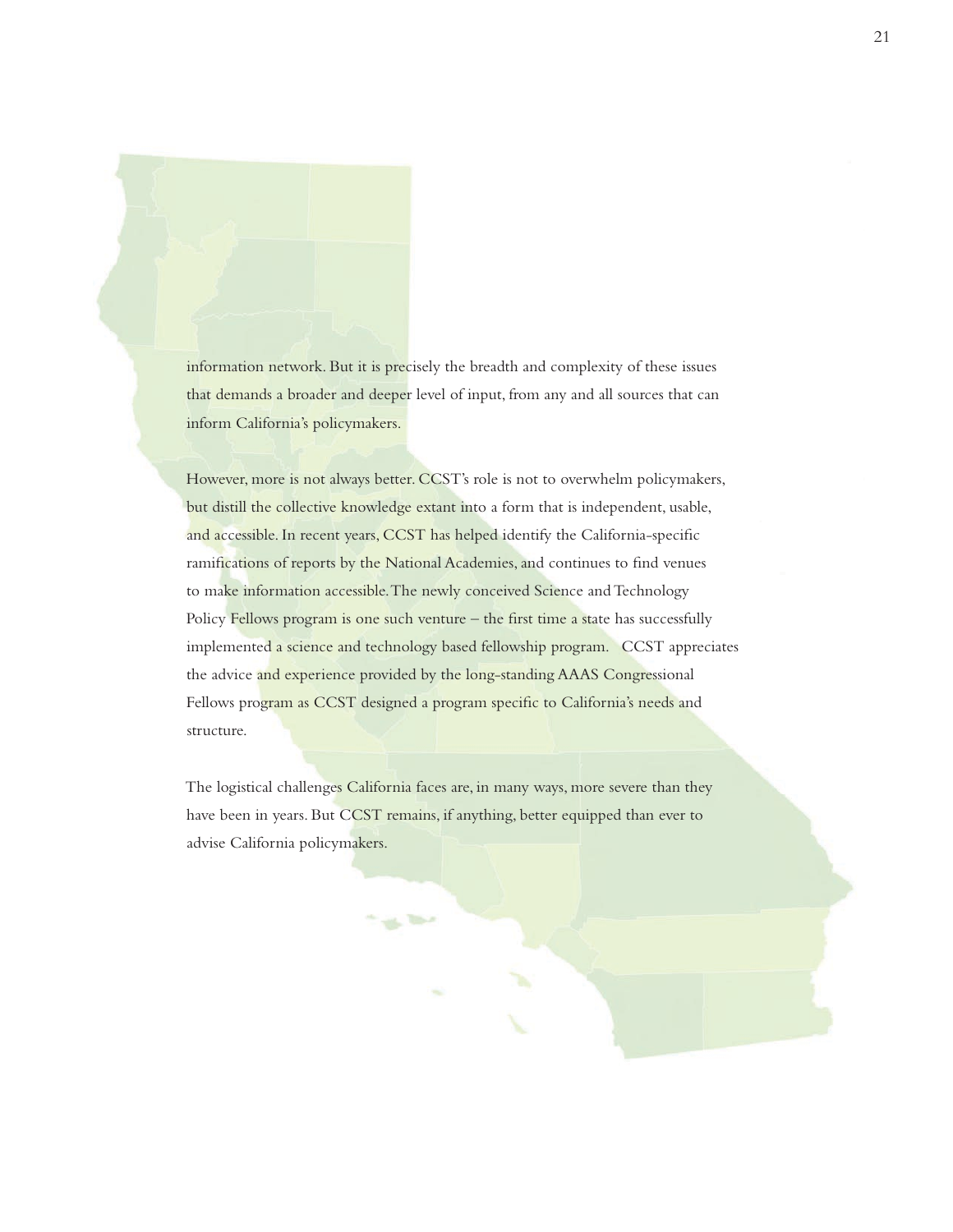# 2008–2009 Board Members

### **Karl S. Pister**

**Board Chair** Chancellor Emeritus, UC Santa Cruz, and Dean and Roy W. Carlson Professor of Engineering University of California, Berkeley

### **Bruce M. Alberts**

Professor, Department of Biochemistry & Biophysics University of California, San Francisco

### **Ann Arvin**

Vice Provost and Dean of Research, Lucile Salter Packard Professor of Pediarics and Professor of Microbiology and Immunology Stanford University

### **Warren J. Baker**

President California Polytechnic State University San Luis Obispo

### **Steven Bruckman**

Executive Vice Chancellor and General Counsel California Community Colleges

### **Beth Burnside** Former Vice Chancellor for Research University of California, Berkeley

### **Bruce B. Darling**

Executive Vice President, University Affairs University of California

### **Ginger Graham**

President and CEO Two Trees Consulting

### **Susan Hackwood**

Executive Director California Council on Science and Technology



**Left to right: CCST Council Member Alfonso Cardenas and CCST Board Member Randolph Hall** 

### **Randolph Hall**

Vice Provost for Research Advancement University of Southern California

**Charles E. Harper** 

Executive Chairman Sierra Monolithics, Inc.

### **Miriam E. John**

**Council Vice-Chair**  Emeritus Vice President Sandia National Laboratories/California

### **Charles Kennel**

**Council Chair** Distinguished Professor of Atmospheric Science Scripps Institution of Oceanography University of California, San Diego

### **Stephen Mayo**

Vice Provost Research and Bren Professor of Biology and Chemistry California Institute of Technology

### **Lawrence T. Papay**

CEO and Principal PQR, LLC

## **Rollin Richmond**

President Humboldt State University

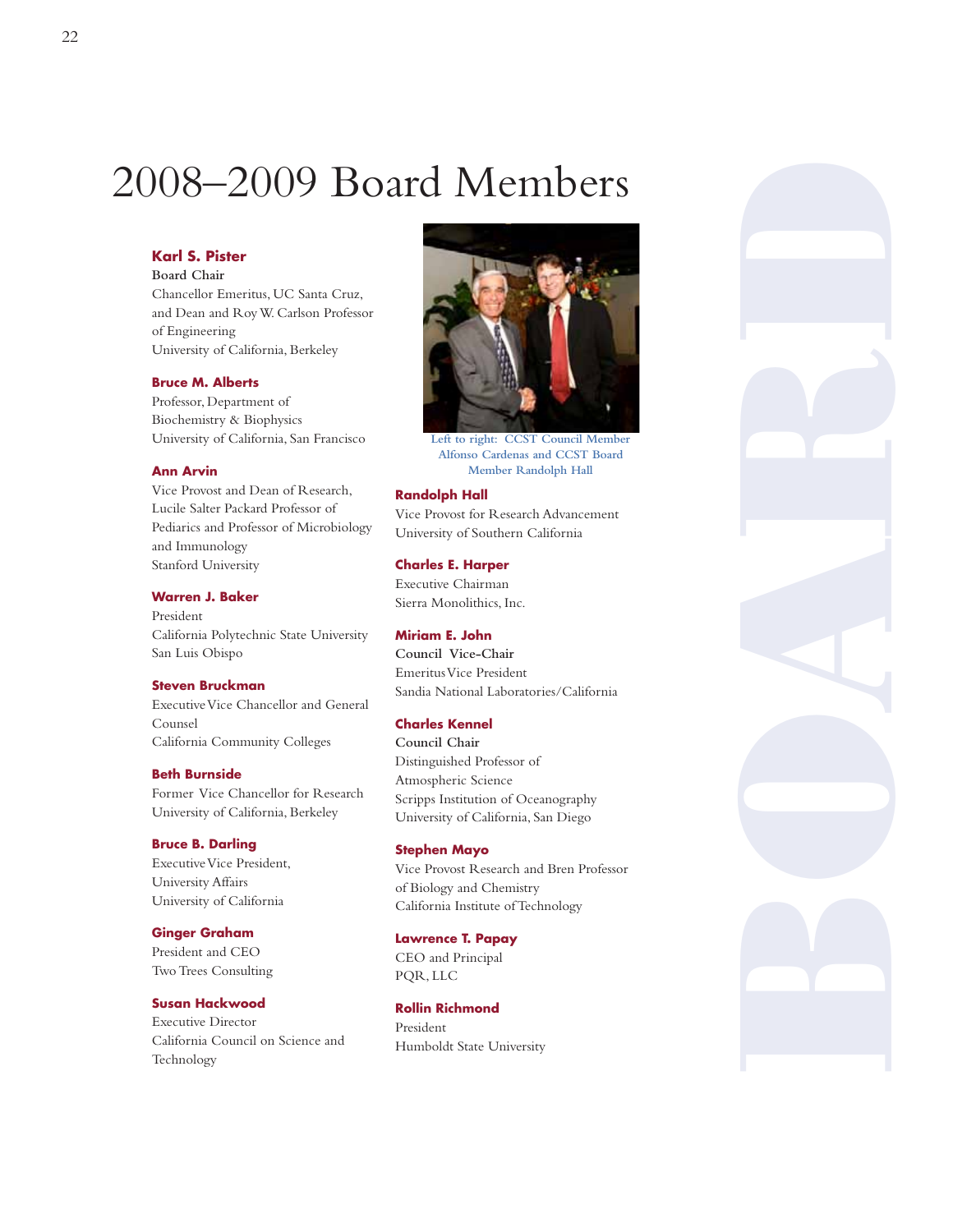# 2008—2009 C<br>
Charles Kennel Council Chair<br>
Distinguished Production<br>
Amorpheric Science<br>
Strengthen University of California<br>
Miriam E. John<br>
Council Vice-Charles Consequently<br>
University of California<br>
Worlds Austin Presi 2008–2009 Council Members

**Council Chair**  Distinguished Professor of Atmospheric Science Scripps Institution of Oceanography University of California, San Diego

### **Miriam E. John**

**Council Vice-Chair** Emeritus Vice President Sandia National Laboratories/ California

**Wanda Austin**  President and CEO The Aerospace Corpoation

**Julian Betts**  Professor of Economics University of California, San Diego

**George Blumenthal** Chancellor University of California, Santa Cruz

**Susan Bryant** Vice Chancellor for Research University of California, Irvine

**Alfonso Cárdenas**  Professor of Computer Science University of California, Los Angeles

### **Michael T. Clegg**

Donald Bren Professor of Biological Sciences, Ecology and Evolutionary Biology University of California, Irvine

### **Peter Cowhey**

Dean, School of International Relations and Pacific Studies University of California, San Diego

### **Charles Elachi**

Director Jet Propulsion Laboratory

**Jean-Louis Gassée** General Partner Allegis Capital

**David Gollaher**  President and CEO California Healthcare Institute

**Corey Goodman**  President Biotherapeutics and Bioinnovation Center, Pfizer

**Milton Gordon** President California State University, Fullerton

**M.R.C. Greenwood**  President University of Hawaii System

### **Susan Hackwood**

Executive Director California Council on Science and Technology

**Alice Huang**  Senior Faculty Associate in Biology California Institute of Technology

**Jude Laspa**  Deputy Chief Operating Officer Bechtel Group, Inc.

**Willian Madia**  Former Senior Executive Vice President of Laboratory Operations Battelle

**David W. Martin, Jr., M.D.**  Chairman & CEO AvidBiotics Corporation

### **George H. Miller**

Director Lawrence Livermore National Laboratory

**Michael Nacht**  Assistant Secretary of Defense for

Global Strategic Affairs Department of Defense

### **Stephen D. Rockwood**

Executive Vice President Science Applications International Corp.

**Jeffrey Rudolph**  President and CEO California Science Center

### **Soroosh Sorooshian**

Dishtinguished Professor and Director Center for Hydrometerology & Remote Sensing (CHRS) University of California, Irvine

### **James L. Sweeney**

Director, Precourt Institute for Energy Efficiency and Professor of Management Science and Engineering Stanford University

### **S. Pete Worden**

Director NASA Ames Research Center

### **Julie Meier Wright**

President and CEO San Diego Economic Development Corporation

### **Kathy Yelick**

Director National Energy Research Scientific Computing Center (NERSC) Lawrence Berkeley National Laboratory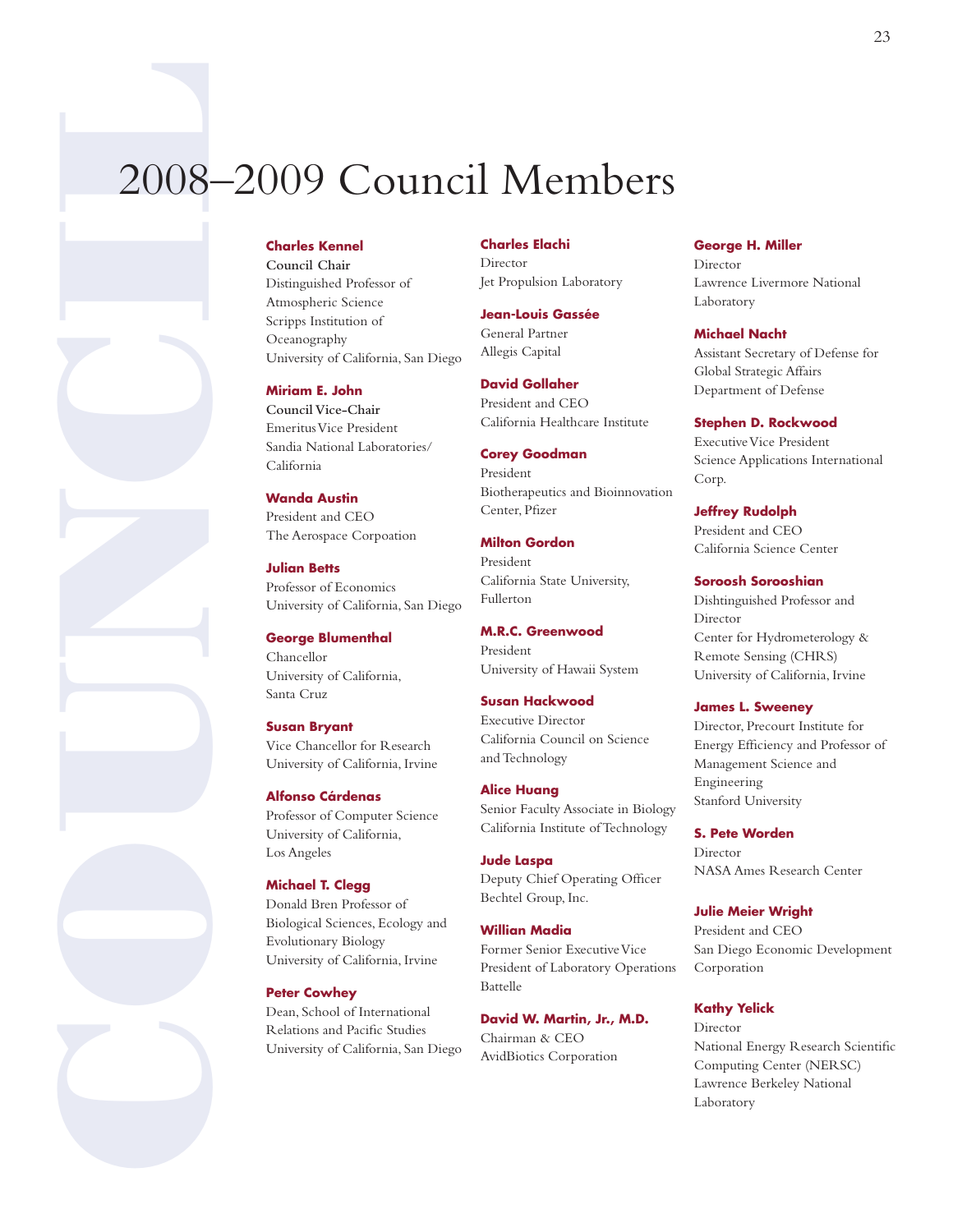# 2008–2009 CCST Senior Fellows

**Harold M. Agnew**  General Atomics

**Bruce N. Ames**  University of California, Berkeley Children's Hospital Oakland Research Institute

**Richard Atkinson**  University of California

**Sheldon Axler**  San Francisco State University

**Francisco J. Ayala**  University of California, Irvine

**Dorothy F. Bainton, M.D.**  University of California, San Francisco

**David Baltimore \***  California Institute of Technology

**Richard E. Balzhiser**  Electric Power Research Institute, Inc.

**C. Gordon Bell** Microsoft Bay Area Research Center

**Alan B. Bennett**  University of California, Davis

**Francine Berman**  Rensselaer Polytechnic Institute

**Arthur Bienenstock**  Stanford University

**Robert Biller**  University of Southern California

**Joel S. Birnbaum**  Hewlett-Packard Company QLogic



**Left to right: CCST Senior Fellow Lawrence Coleman, CCST Council Member George Blumenthal, and CCST Board Chair Karl S. Pister** 

**J. Michael Bishop, M.D. \*** University of California, San Francisco

**Robert L. Byer**  Stanford University

**Robert "Chris" P. Caren**  Lockheed Corporation

**Jerry D. Caulder**  Finistere Partners LLC

**Arthur N. Chester** HRL Laboratories, LLC

**Steven Chu \*** United States Department of Energy

**Ralph J. Cicerone**  National Academy of Sciences

**Linda R. Cohen** University of California, Irvine

**Larry Coleman** University of California, Davis **Lynn R. Cominsky** Sonoma State University

**Harry M. Conger**  Homestake Mining Company

**Molly Joel Coye, M.D.** Health Technology Center (HealthTech)

**Michael R. Darby** University of California, Los Angeles

**Thomas B. Day** San Diego State University

**Octavia Diener** Densmore Engines

**Steven D. Dorfman** Hughes Electronics Corporation

**Michael V. Drake** University of California, Irvine

**Sidney D. Drell**  Stanford Linear Accelerator Center The Hoover Institution

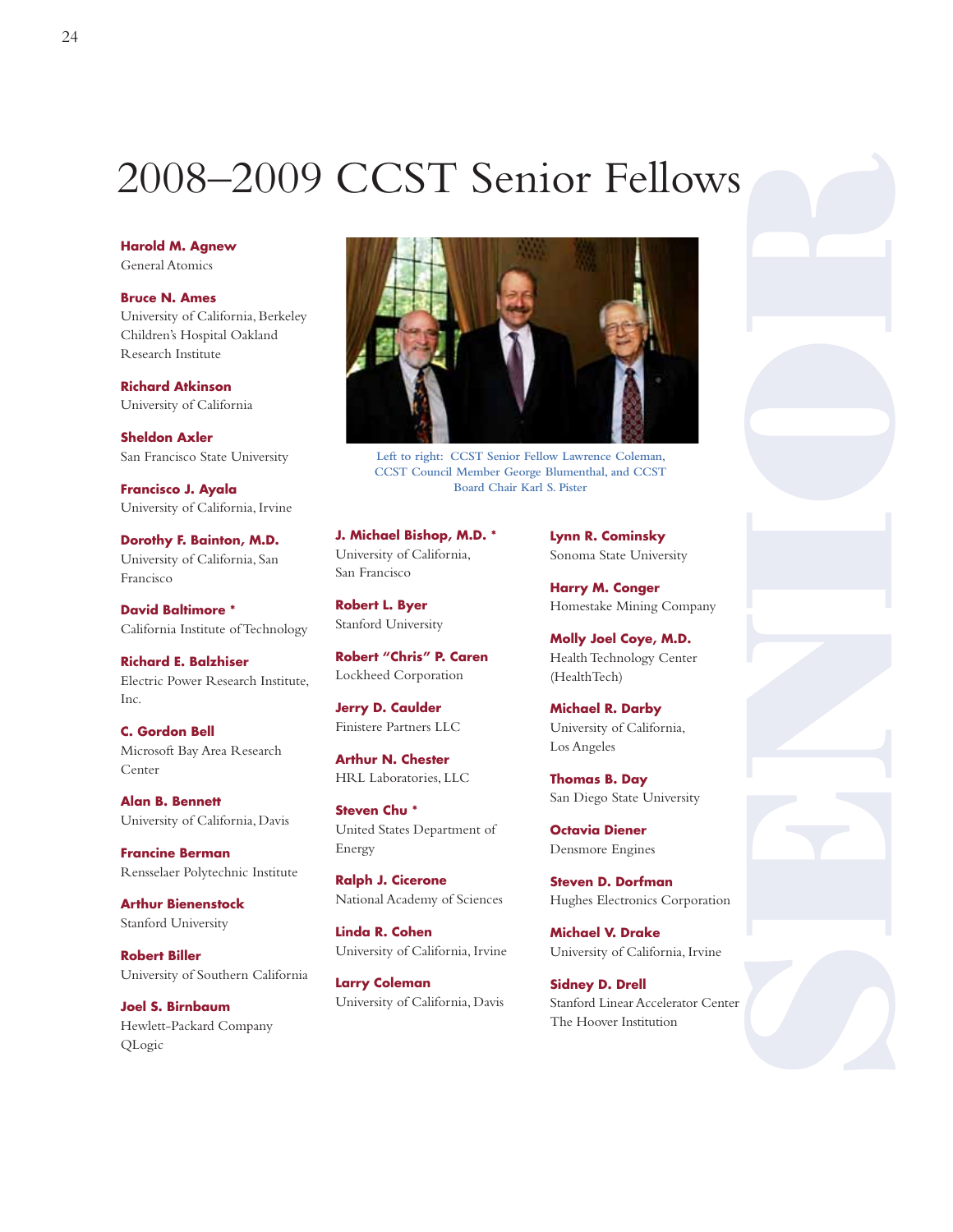

University of California

**Richard S. Elster**  Naval Postgraduate School

**Thomas E. Everhart**  California Institute of Technology

**Sandra M. Faber** Lick Observatory University of California, Santa Cruz

**John S. Foster, Jr.** Northrop Grumman, Space Technology

**T. Kenneth Fowler**  University of California, Berkeley

**Edward A. Frieman** Scripps Institution of Oceanography University of California, San Diego

**Theodore H. Geballe** Stanford University

**Marvin L. Goldberger**  University of California, San Diego

**Sidney H. Golub** University of California, Irvine

**David L. Goodstein**  California Institute of Technology

**Susan L. Graham** University of California, Berkeley

**Harry B. Gray** The Beckman Institute California Institute of Technology **Robert D. Grey**  University of California, Davis

**Mirat D. Gurol**  San Diego State University

**Carlos Gutiérrez**  California State University, Los Angeles

**Charles Harper** Sierra Monolithics, Inc.

**John Hennessy**  Stanford University

**Stephen L. M. Hockaday**  California Polytechnic State University, San Luis Obispo

**David A. Hodges**  University of California, Berkeley

**G. Scott Hubbard**  Stanford University

**Theodore L. Hullar** Atlantic Philanthropies USA, Inc.

**Irwin M. Jacobs**  QUALCOMM, Inc.

**Paul C. Jennings**  California Institute of Technology

**Lewis L. Judd, M.D.**  University of California, San Diego

**Robert P. Kennedy** RPK Structural Mechanics Consulting, Inc.

**Charles F. Kennel**  Scripps Institution of Oceanography University of California, San Diego **Lee R. Kerschner** California State University

**C. Judson King**  University of California

**Steven E. Koonin** BP p.l.c. California Institute of Technology

**William C. Y. Lee** GoAnywhere, Inc.

**James U. Lemke** Achates Power, LLC

**Mark D. Levine**  Lawrence Berkeley National Laboratory

**Alexis Livanos**  Northrop Grumman Corporation

**Johnetta MacCalla** ASCI, Incorporated

**Perry L. McCarty** Stanford University

**James L. McGaugh** University of California, Irvine

**William J. McLean** Sandia National Laboratories/ California

**Burton J. McMurtry** Venture Capitalist

**John P. McTague** University of California, Santa Barbara

**Jarold A. Meyer**  J. A. Meyer Associates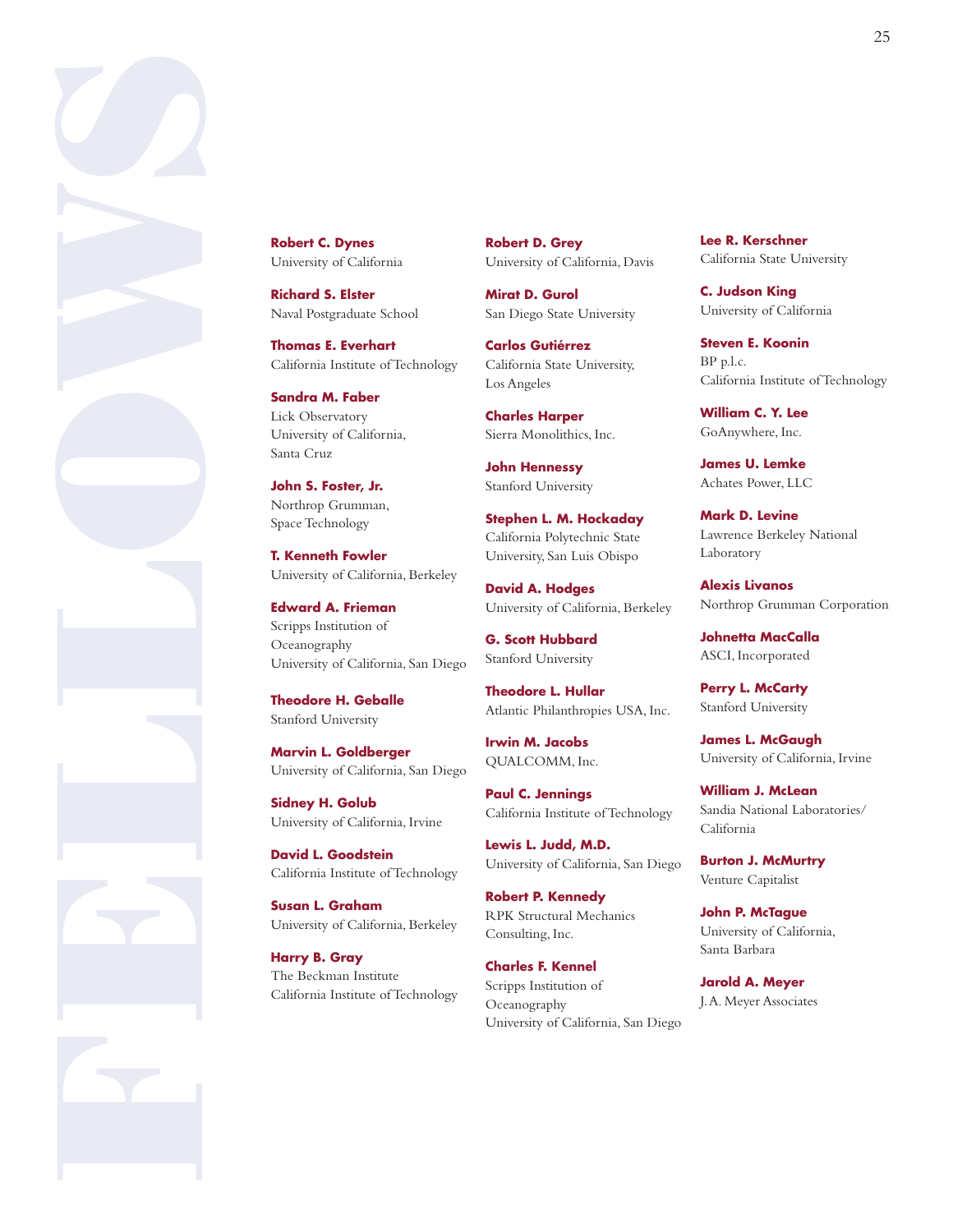**Meyya Meyyappan**  NASA Ames Research Center

**William F. Miller** Stanford University

**Mark Alan Moline** California Polytechnic State University, San Luis Obispo

**Douglas C. Moorhouse**  Woodward-Clyde Group, Inc

**Edward I. Moses** Lawrence Livermore National Laboratory

**Cherry Murray**  Lawrence Livermore National Laboratory

**Michael Nacht** Department of Defense

**Venkatesh Narayanamurti** Harvard University

**J. Fernando Niebla**  International Training Partners

**C. L. "Max" Nikias**  University of Southern California

**Roger G. Noll** Stanford University

**Tina S. Nova**  Genoptix, Inc.

**David Okrent**  University of California, Los Angeles

**Elisabeth Paté-Cornell** Stanford University

**Lawrence T. Papay** PQR, LLC

**C. Kumar N. Patel** University of California, Los Angeles

**Roy Pea** Stanford University

**Jack W. Peltason** University of California, Irvine

**Edward E. Penhoet**  Gordon and Betty Moore Foundation, California Institute for Regenerative Medicine

**Joseph Penzien**  International Civil Engineering Consultants, Inc.

**James Pooley**  Morrison & Foerster, LLP

**Rollin C. Richmond**  Humboldt State University

**Burton Richter \*** Stanford Linear Accelerator Center Stanford University

**Henry E. Riggs**  Harvey Mudd College and the Keck Graduate Institute of Applied Life Sciences, Stanford University

**Stephen D. Rockwood**  Science Applications International Corp.

**James M. Rosser**  California State University, Los Angeles

**F. Sherwood Rowland \*** University of California, Irvine

**William J. Rutter** The Chiron Corporation University of California, San Francisco

**Stephen J. Ryan, M.D.**  Keck School of Medicine University of Southern California

**Maxine L. Savitz**  National Academy of Engineering Honeywell, Inc.

**George Scalise** Semiconductor Industry Association

**John H. Seinfeld**  California Institute of Technology

**Charles V. Shank** Lawrence Berkeley National Laboratory

**Lucy Shapiro**  School of Medicine Stanford University

**Robert N. Shelton**  University of Arizona

**John B. Slaughter**  National Action Council for Minorities in Engineering (NACME) Occidental College

**Robert J. Spinrad**  Xerox Corporation

**Edward C. Stone**  California Institute of Technology

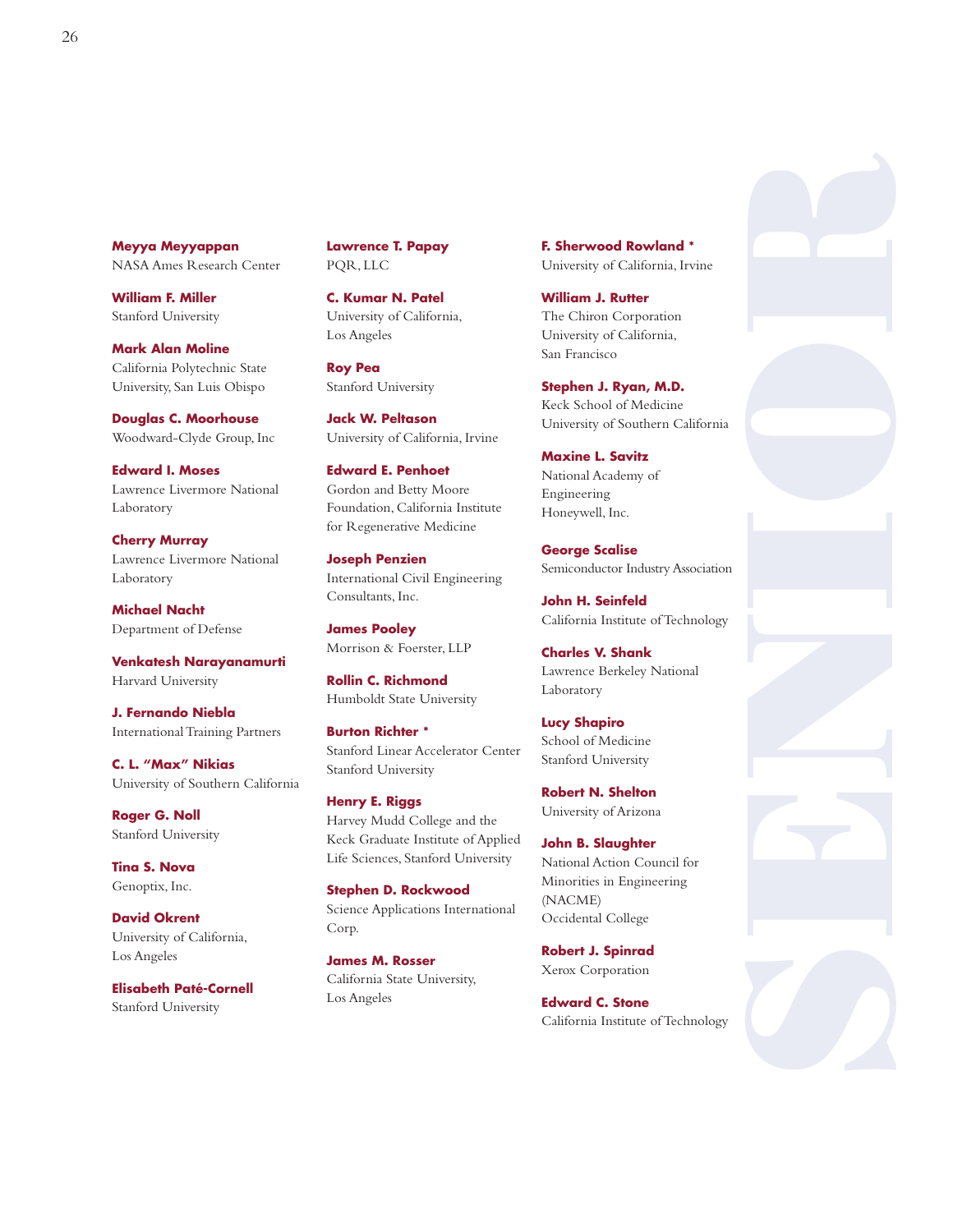

**Left to right: CCST Council Member David W. Martin, Jr., CCST Laboratory Affiliate Karen Scott, and CCST Council Member Corey Goodman** 

University of Southern California

**Bob H. Suzuki**  California Polytechnic State University, Pomona

**James L. Sweeney**  Stanford University

**Clarence A. Syvertson**  NASA Ames Research Center

**R. Michael Tanner**  University of Illinois at Chicago

**C. Bruce Tarter**  Lawrence Livermore National Laboratory

**Ignacio Tinoco, Jr.**  University of California, Berkeley Lawrence Berkeley National Laboratory

**Larry Toy**  Foundation for California Community Colleges

**Hal R. Varian**  University of California, Berkeley

**John R. Weeks** San Diego State University **Carl J. Weinberg**  Weinberg Associates

**Robert H. Wertheim**  U.S. Navy (retired) Science Applications International Corp.

**John Oliver Wilson**  Calpine, The Ryland Group Incorporated SDR Capital Management

**Loring A. Wyllie, Jr.**  Degenkolb Engineers

**Henry T. Yang**  University of California, Santa Barbara

**Richard N. Zare**  Stanford University

**Abe M. Zarem**  Frontier Associates

**Ed Zschau**  Princeton University

**Lynne G. Zucker**  University of California, Los Angeles

**John Zysman**  Berkeley Round Table on the International Economy University of California, Berkeley

*\* Nobel Laureate*